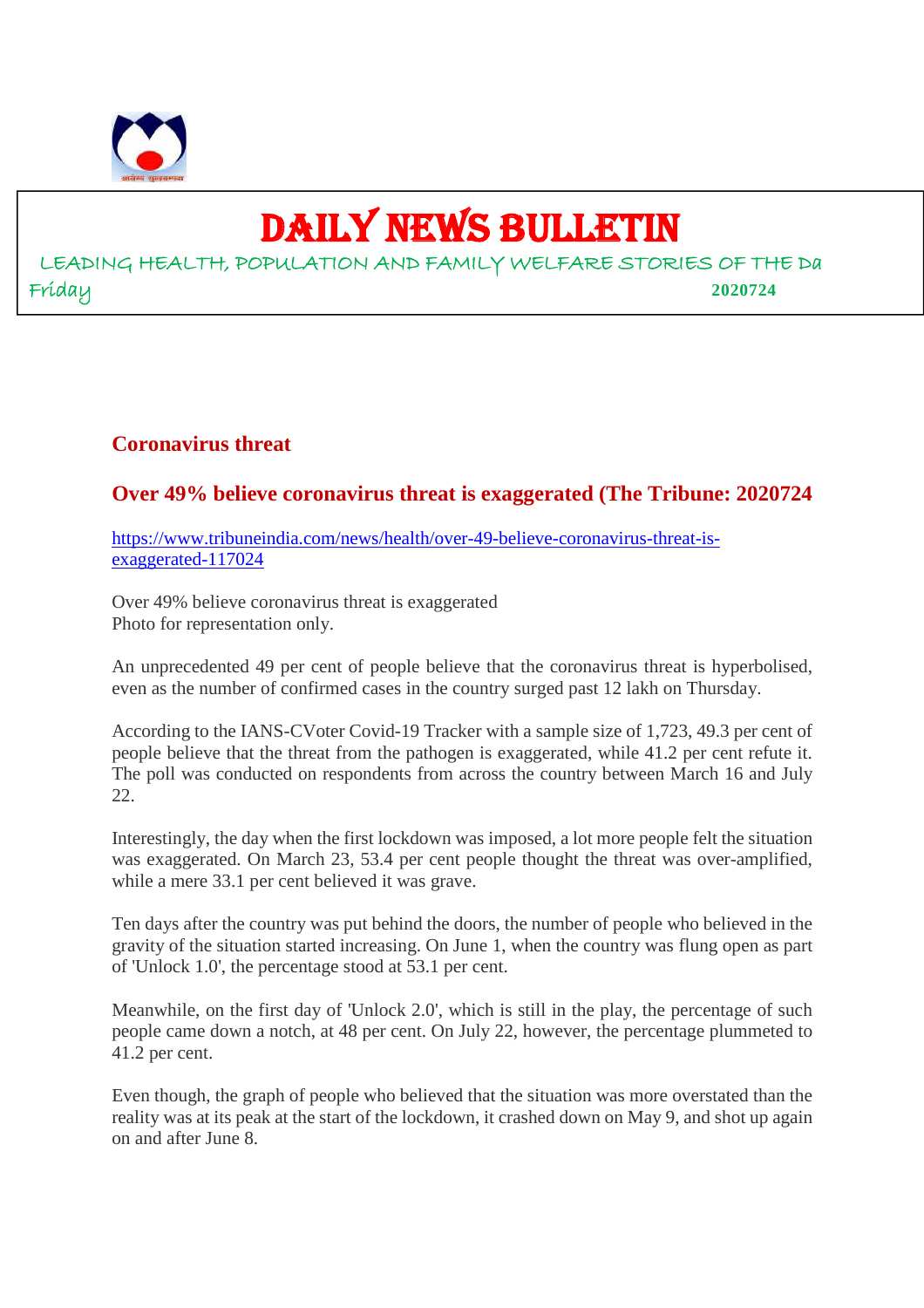The data holds importance at a time the country is facing the wrath of the deadly virus, which has claimed over 30,000 lives and infected as many as 12 lakh Indians. India has also logged the world's third-largest case load, after the US and Brazil.

## **Lab-made 'mild virus'**

#### **Lab-made 'mild virus' mimics coronavirus, can aid drug, vaccine discovery (The Tribune: 2020724)**

https://www.tribuneindia.com/news/health/lab-made-mild-virus-mimics-coronavirus-can-aiddrug-vaccine-discovery-116956

Lab-made 'mild virus' mimics coronavirus, can aid drug, vaccine discovery

Scientists have genetically modified a "mild virus" which generates antibodies in humans just like the novel coronavirus, but without causing severe disease, an advance which they say will enable more labs across the world to safely test drugs and vaccine candidates against COVID The researchers from the Washington University School of Medicine in St Louis in the US engineered the mildly infecting vesicular stomatitis virus (VSV) which virologists widely use in experiments by swapping one of its genes for one from the novel coronavirus SARS-CoV-2.

According to the study, published in the journal Cell Host & Microbe, the resulting hybrid virus infects cells, and is recognised by antibodies in humans just like SARS-CoV-2, but can be handled under ordinary laboratory safety conditions.

Since the novel coronavirus spreads easily via aerosols, and is potentially deadly, the scientists said it is studied only under high-level biosafety conditions.

They said scientists handling the infectious virus must wear full-body biohazard suits with pressurised respirators, and work inside laboratories with multiple containment levels and specialised ventilation systems.

While necessary to protect laboratory workers, the study note that these safety precautions slow down efforts to find drugs and vaccines for COVID-19 since many scientists lack access to the required biosafety facilities.

"I've never had this many requests for a scientific material in such a short period of time," said study co-senior author Sean Whelan from the Washington University School of Medicine.

"We've distributed the virus to researchers in Argentina, Brazil, Mexico, Canada and, of course, all over the US," Whelan said.

In order to create a model of SARS-CoV-2 that would be safer to handle, the scientists said they started with VSV, which they added is "fairly innocuous and easy to manipulate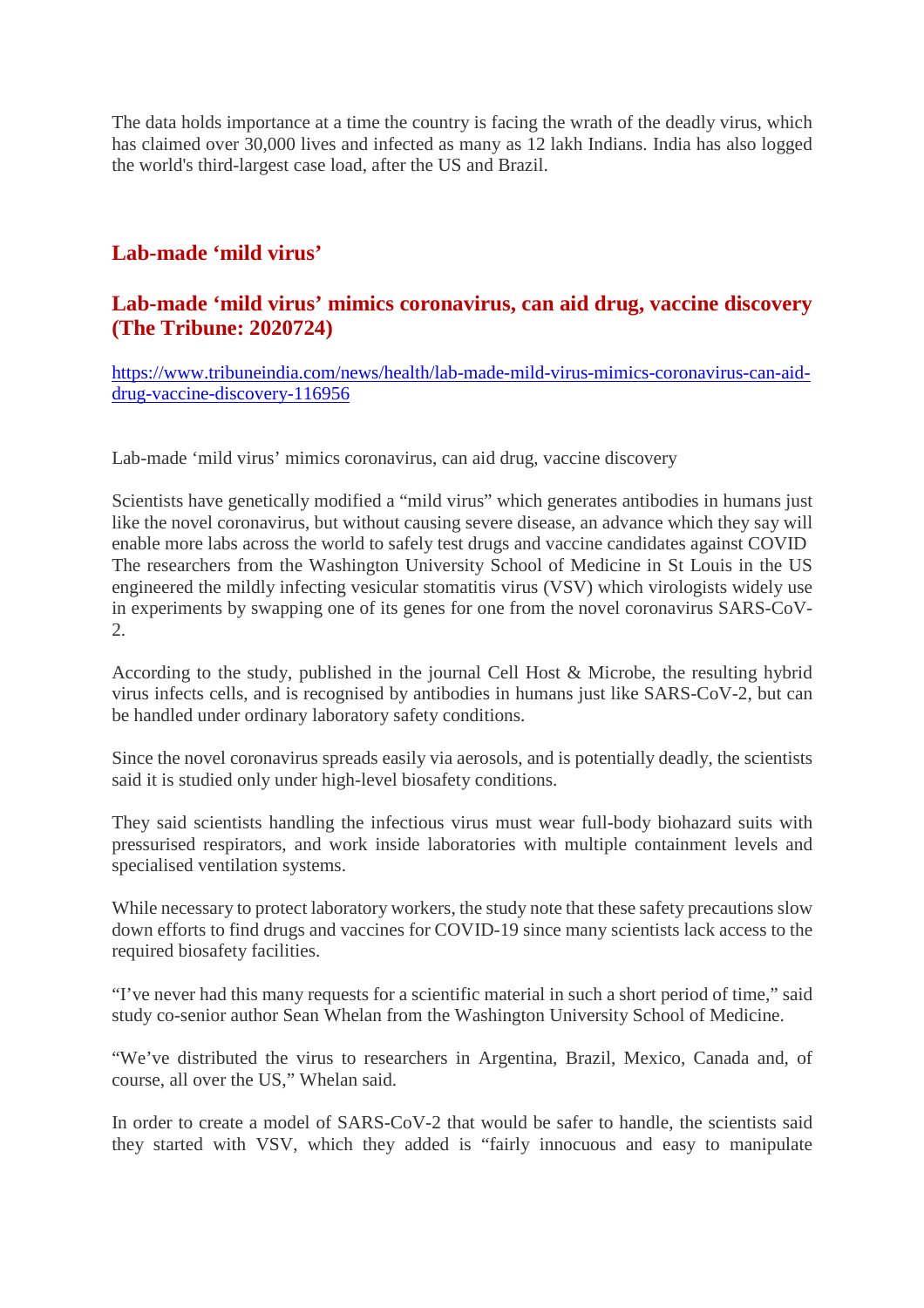genetically." VSV, according to the researchers, is a workhorse of virology labs, and primarily a virus of cattle, horses and pigs.

They said it occasionally infects people, causing a mild flu-like illness that lasts three to five days.

The researchers removed the VSV's gene for its surface-protein, which it uses to latch onto and infect cells, and replaced it with the one from SARS-CoV-2, known as the spike (S) protein.

They said this switch created a new virus, dubbed VSV-SARS-CoV-2, that targets cells like the novel coronavirus, but lacks the other genes needed to cause severe disease.

The scientists then used serum from COVID-19 survivors and purified their antibodies, and showed that the hybrid virus was recognised by these antibodies very much like a real SARS-CoV-2 virus that came from a COVID-19 patient.

The study found that antibodies which prevented the hybrid virus from infecting cells also blocked the real SARS-CoV-2 virus from doing so.

It said the patient serum proteins that failed to stop the hybrid virus also failed to deter the real SARS-CoV-2.

The scientists also found that a decoy molecule was equally effective at misdirecting both viruses and in preventing them from infecting cells.

"Humans certainly develop antibodies against other SARS-CoV-2 proteins, but it's the antibodies against spike that seem to be most important for protection," Whelan said.

"So as long as a virus has the spike protein, it looks to the human immune system like SARS-CoV-2, for all intents and purposes," he added.

According to the researchers, the hybrid virus can help scientists across the world evaluate a range of antibody-based preventives and treatments for COVID-19.

They said the new virus could be used to assess whether an experimental vaccine elicits neutralising antibodies, and to measure whether a COVID-19 survivor carries enough neutralising antibodies to donate plasma to COVID-19 patients.

According to the study, the hybrid virus may also help identify antibodies with the potential to be developed into antiviral drugs.

"One of the problems in evaluating neutralizing antibodies is that a lot of these tests require a BSL-3 facility, and most clinical labs and companies don't have BSL-3 facilities," said Michael Diamond, who is also a professor of pathology and immunology at the Washington University School of Medicine.

"With this surrogate virus, you can take serum, plasma or antibodies and do high-throughput analyses at BSL-2 levels, which every lab has, without a risk of getting infected. And we know that it correlates almost perfectly with the data we get from bona fide infectious SARS-CoV-2," Diamond said.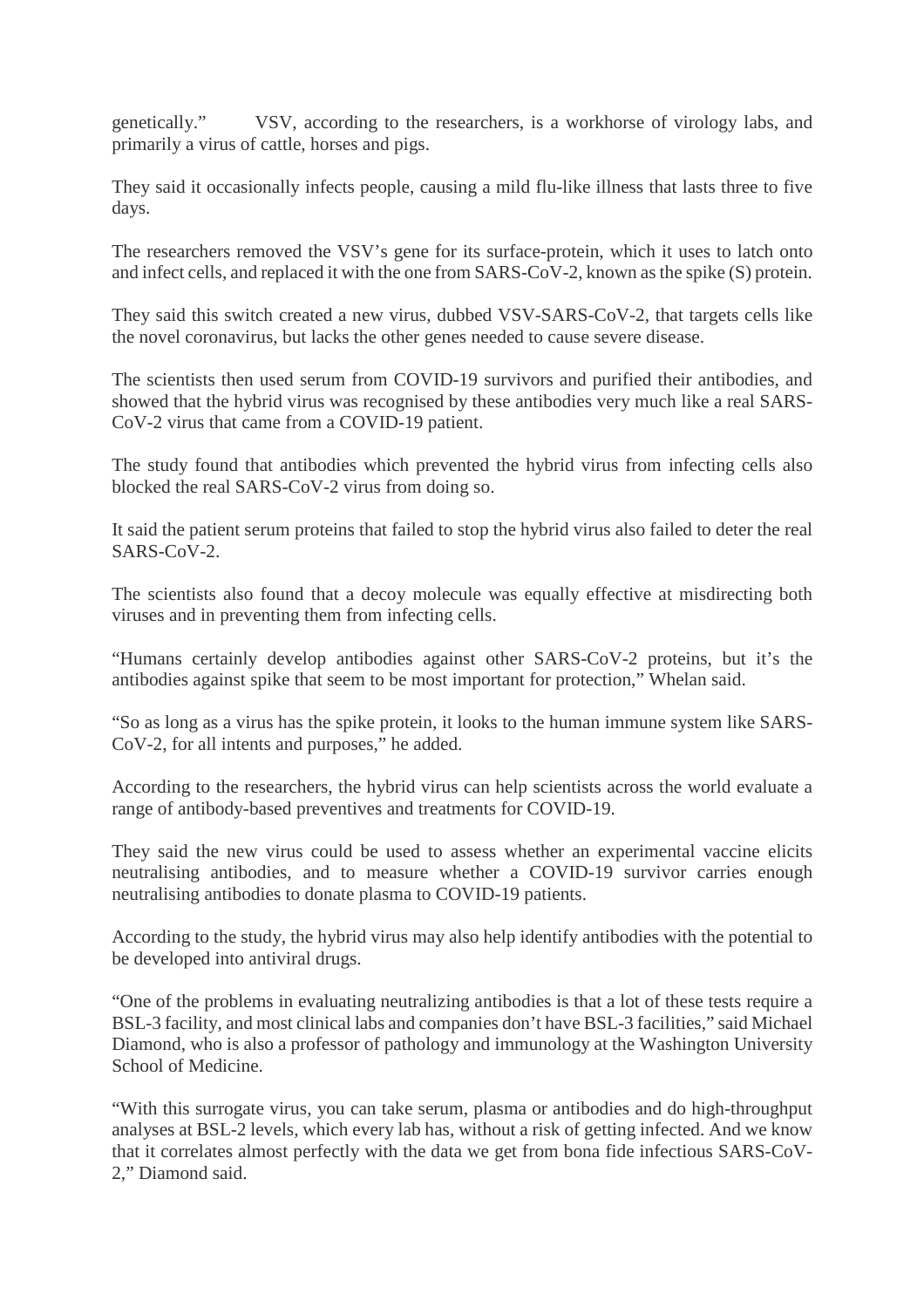Since the hybrid virus looks like SARS-CoV-2 to the immune system but does not cause severe disease, it is a potential vaccine candidate, he said, adding that the scientists are currently conducting animal studies to evaluate this possibility. PTI

#### **Covid-19: What you need to know today**

#### **Covid-19: What you need to know today ((Hindustan Times: 2020724)**

#### https://epaper.hindustantimes.com/Home/ArticleView

India's Covid-19 positivity rate – the proportion of people testing positive to those tested – is increasing. The weekly average is around 11.7% now. The number has steadily increased. It was around 8.1% a month ago. In early May, it was as low as 3%. Contrary to what this trend may immediately suggest, and concerns being expressed by some experts, a rising positivity rate in India, under the current context, is actually good news.

India has thus far carried out around 11,310 tests per million of the population. This number too has been increasing steadily; over the past week for instance, India carried out 333,697 tests a day on average. It should be doing a million a day, but the current number is still higher than the 143,565 tests a day it was conducting in mid-June. This increase is responsible for the country's rising positivity rate.

As regular readers of this column know, the positivity rate increases with testing till a point, then plateaus, and then eventually starts declining as a country, state, or city starts testing adequately. At the current level of testing, India has tested around 1.1% of its population. That's way too low. There are countries that have done 10-12%, but given India's size and population, the country should be aiming for testing at least 5% of the population.

It is important to understand how to read the positivity rate. A low rate is desirable, but only when accompanied by adequate testing. There are states that show a low positivity, but this isn't because they have few cases, but because they aren't testing enough. Uttar Pradesh, Odisha and Bihar, for instance, have low positivity rates, but are clearly not testing enough, and so while absolute numbers may suggest that they are better off than other states in managing Covid-19, they actually aren't. In fact, the reverse is probably true.

Telangana and Gujarat have higher positivity rates, but they too are clearly not testing adequately (which is actually even more worrying).

In contrast, Delhi has a high positivity rate (cumulatively), but the number is way off its peak (when the trend in daily positivity rates is seen; for instance, it was only 5.7% on Thursday), an indication that things have gotten better in the Capital (which is also reflected in the falling number of daily cases). And it is testing a lot (around 4.4% of its population has been tested at last count). Tamil Nadu presents another narrative. It is testing adequately (it has tested 2.8% of its population at last count, a significant number for a state with a population of around 80 million), and is just about maintaining its positivity rate (which means the daily cases are still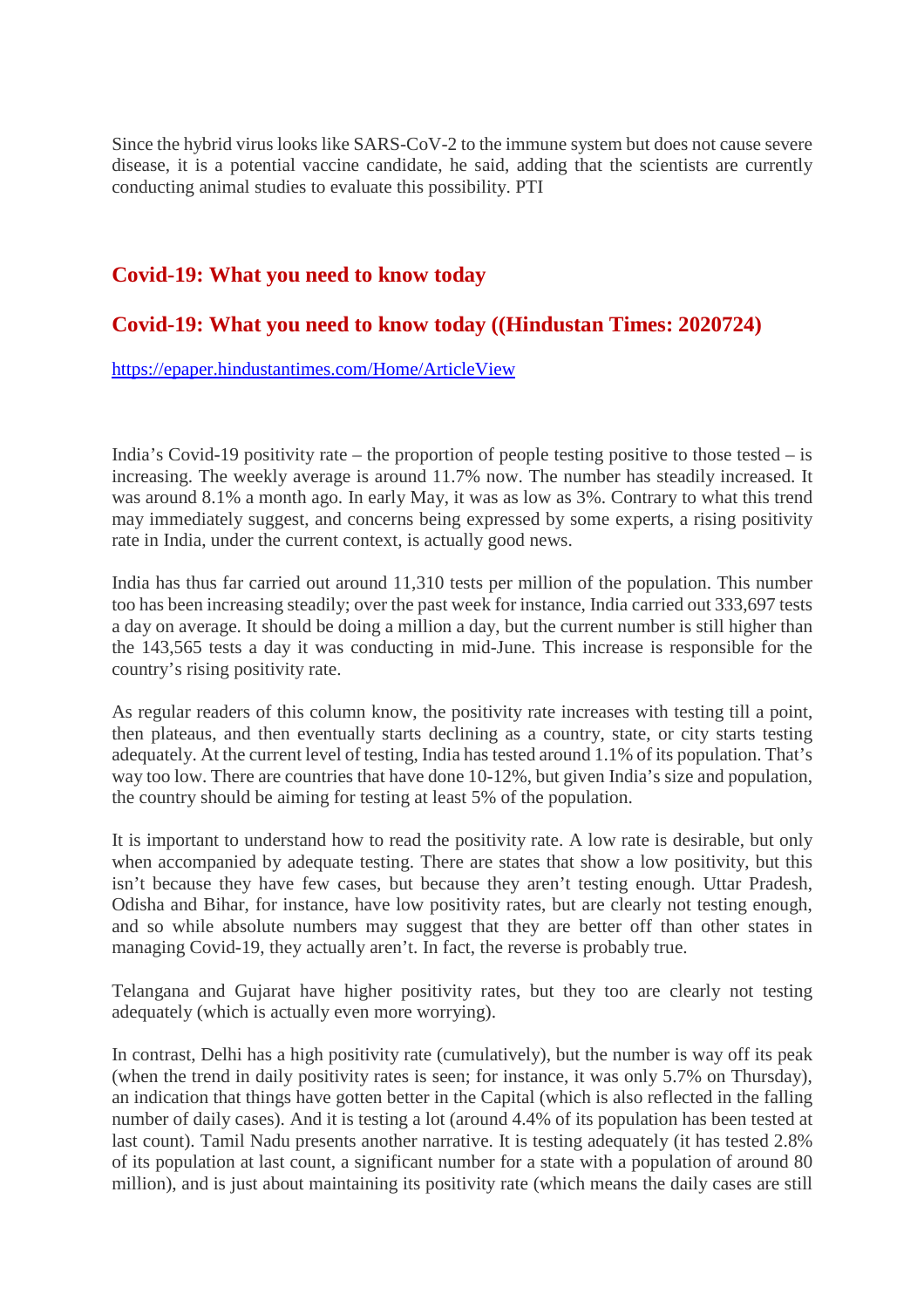high) – an indication that the state is on the long plateau that comes before the dip. The state's positivity rate is way off the peaks it once scaled, perhaps an indication of just how badly inadequate testing can skew this metric in either direction.

It's easy to understand – given this behaviour – why most experts maintain that a positivity rate between 7% and 12% (some are a lot more specific and put the number at 10%) is a reflection of adequate testing. Given the Tamil Nadu example, this proportion seems to correspond with the ideal positivity rate in the plateau-phase of the curve.

So, how high can India's positivity rate go? That's a tough question to answer, but if the country were to sharply increase testing – say, reach the million-test-a-day mark that I've been suggesting – it will reach this peak very soon.

Still better, it won't stay there very long if it keeps up the intensity of testing.

# **Covid patient ((Hindustan Times: 2020724)**

http://onlineepaper.asianage.com/articledetailpage.aspx?id=14996308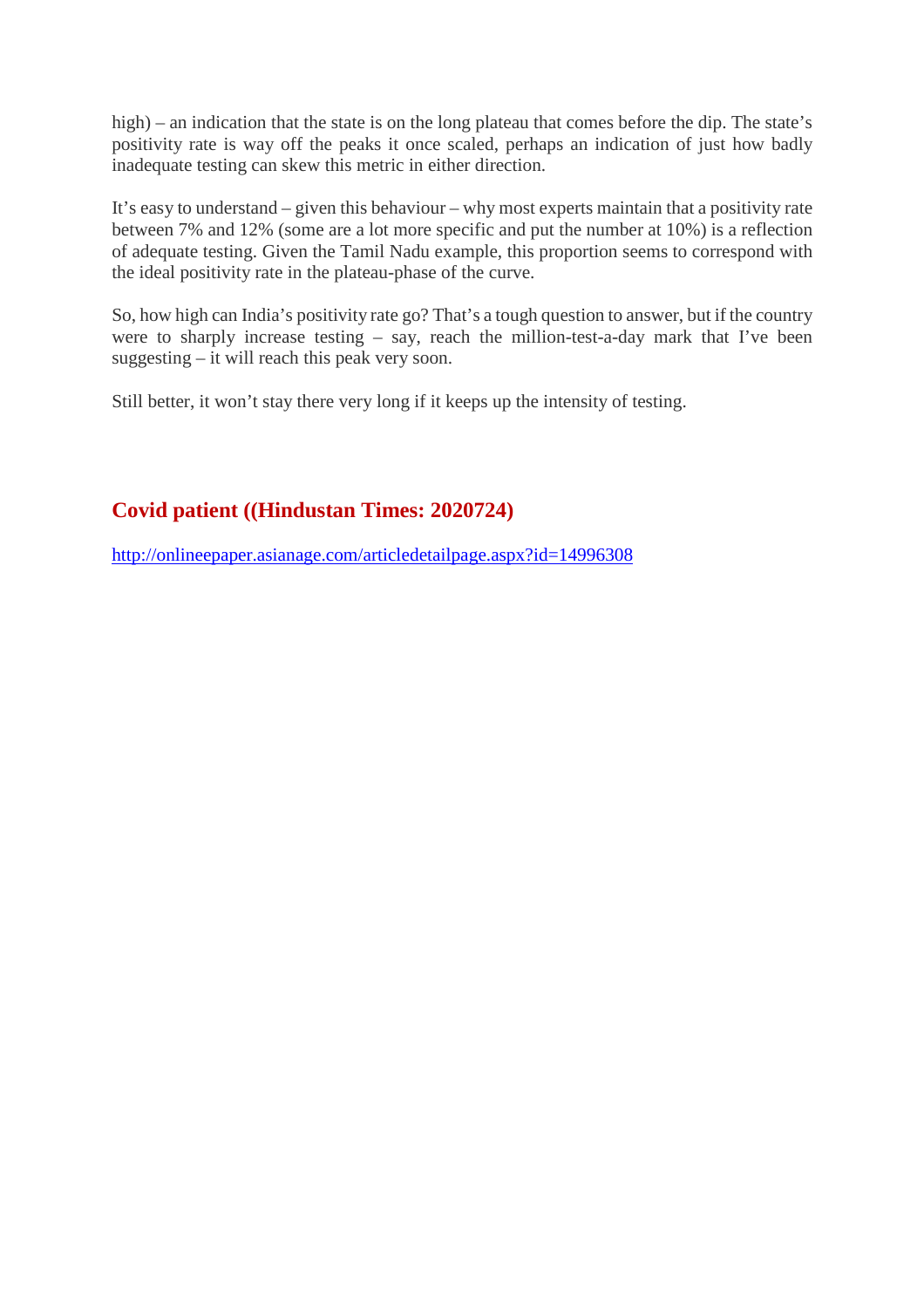# Cop tests +ve again, raises worry about Covid relapse

50-year-old policeman had tested positive for corona in May

**AGE CORRESPONDENT** with agency inputs NEW DELHI, JULY 23

The case of a Delhi policeman having a relapse of the novel coronavirus has baffled experts and the doctors treating him and has raised the question whether a recovered patient can contract the infection again.

The policeman, 50, had tested positive for the<br>virus in May and was treated treated at the<br>Indraprastha Apollo hosthe pitals between May 15 and<br>22. Thereafter, he had tested negative and resumed duty.

However, on July 10, he again felt unwell with a fever and dry cough and got himself tested on July 13.

The report came positive through the rapid antigen test as well as the RT-PCR Rajesh test, said Dr Chawla, Senior Consultant, Respiratory and Critical Care Medicine, Apollo Hospitals.

The policeman had tested +ve for the virus in May and was treated between May 15 and 22. Thereafter, he had tested negative and resumed duty. However, on July 10, he again felt unwell and got himself tested on July 13

The policeman, who has no other underlying ailment, complained of chest pain on July 16 and was admitted to the hospital, the senior doctor said,<br>adding that he is stable and his vitals are being monitored.

"The first time he was tested for coronavirus, he had no symptoms. There was a camp in the hospital and since his friend got tested, he also got tested and came positive," he said.

The second time the policeman was tested for antibodies too, but it was found that he did not have

The policeman, who has no other underlying ailment, complained of chest pain on July 16 and was admitted to the hospital, the senior doctor said, adding that he is stable and his vitals are being monitored

antibodies, he said.

What could be the reasons for the relapse of infection?

"If it was within a<br>month," said Dr Chawla, "I would have said that it was a dead virus that was giving a positive result. But that is not the case.

"The other thing could be that it was a false positive when he was tested the first time, although it is very rare in RT-PCR test but still it can occur. The third, of course, is reinfection because he did not have antibodies. I have not seen any other such<br>patient," he said. Dr Mugdha Tapdiya,<br>Senior Consultant, Internal Medicine, Fortis Hospital,<br>concurred Vasant Kuni. with Dr Chawla.

It is possible that a right level of antibodies was not developed against virus which meant that when the patient was exposed again, he got reinfected, she said.

She also did not rule out the possibility that the first result was a false positive.

Earlier this week, a similar case had surfaced in the national capital after a nurse employed at a civicrun dedicated Covid hospital had tested positive again after recovering.

However, the municipal authorities had claimed there was nothing to worry as it is ostensibly<br>the "dead virus" left in her body from the previous infection.

The officials had said that her IgG antibody level is "very high, which also corroborates this explanation".

## **Holistic fitness.**

#### **The four pillars of well-being (The Hindu: 2020724)**

https://www.thehindu.com/sci-tech/health/The-four-pillars-of-well-being/article16316823.ece

Beyond rippling biceps and flat abs is a goal that is much harder to attain: holistic fitness. Beyond rippling biceps and flat abs is a goal that is much harder to attain: holistic fitness.

Holistic fitness includes physical, emotional, mental and spiritual fitness The word 'holistic' has made its way into common vocabulary, especially in the health and wellness industry. What does it mean?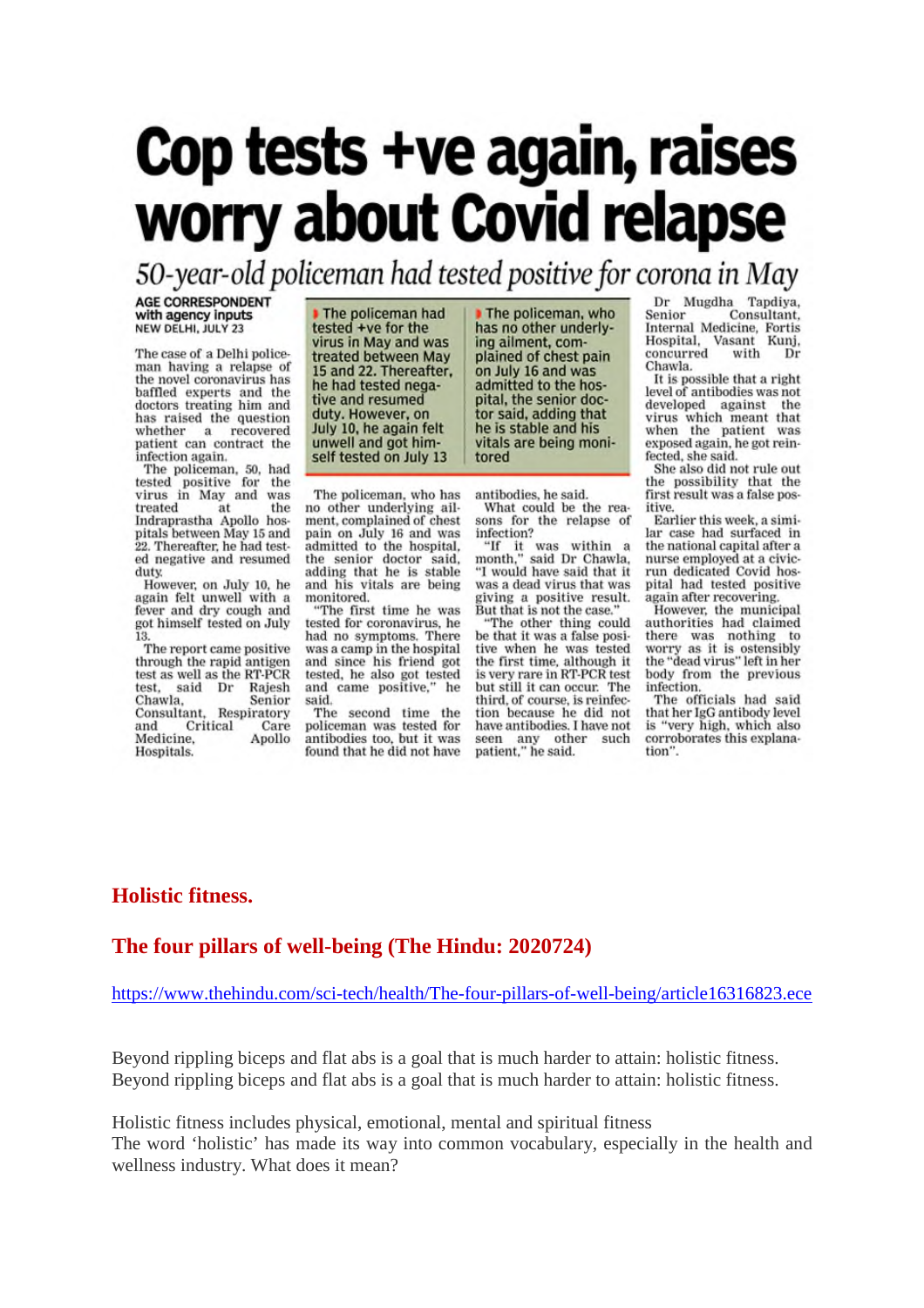It's a basic and intuitive concept on which our very existence should rest, not just health and fitness. It is a multidimensional web of our foundational pillars and their interconnections. There is an Indian proverb that says that everyone is a house with four rooms — physical, mental, emotional and spiritual. Most of us tend to live in one room most of the time but we need to go into every room every day, even if only to keep it aired.

So, holistic fitness includes physical, emotional, mental and spiritual fitness. It should be clear that a lacuna in one is bound to affect the whole chain and strip 'holistic' of its meaning. A whole can be viewed as a sum of its parts. But it would be flawed to not recognise that it's not just the adding up that delivers a functional equation. The health of each part will impact the health of the whole.

Physical fitness: Human beings are designed for movement. The advent of modern lifestyle with increasing dependence on automation and reduced physical labour has coincided with the rapid growth of several illnesses. Physical activity is an important aspect of health and one should target at least 30 minutes of meaningful, challenging activity everyday and follow a progressive approach since the body keeps getting used to regular efforts. Just focussing on diet is not enough. The medical fraternity realises and routinely prescribes physical fitness as a prescription to combat ill health. Not without reason.

Emotional fitness: Perhaps the toughest to attain and appreciate, given its role in the spectrum of holistic fitness and life, in general. It is the ability to cope with what life throws your way, loving yourself for who you are, understanding and accepting your weaknesses, and being able to reach out to those around. It does not imply false bravado. True emotional fitness requires one to be accepting of one's self and those around and realising that controlling negative emotions and building positive ones require reflection and work.

Mental fitness: The brain, like the body, needs constant challenge to remain sharp and active. As we age, this need becomes even greater — to keep the neurons firing and retain cognitive and inferencing abilities. Taking active interest in the world around us, solving puzzles, engaging in mentally stimulating challenges and brain teasers are some ways of keeping the brain activated. These help arrest age-related slowdown and keep us tuned to everything around us. Physical activity is known to complement and enhance mental agility. Our emotional state too has a direct bearing on our mental ability to retain information and experiences, process them, and perform accordingly.

Spiritual fitness: This refers to developing the ability to understand and experience the interconnection of the self with the universe. It does not simply mean religion (though religion can be a part if it). It includes inculcating and polishing all the innate qualities that allow one to feel a better communion with a higher sense of being. This could be through several channels including prayer, good deeds, compassion, and meditation. A stable mind and body are a strong foundation to spiritual health. The state of our emotional health is often the trigger to seeking it. Each of the three components in turn gets enriched by spiritual health.

Holistic fitness needs to equally address all these aspects. If we think about it, all these elements define our true state at any point in life. One or more elements are usually missing because we become caught up in chasing a part. It means we are not living to our full potential. You must seek and cater to each component. For most people, this realisation dawns late, but there is always a good time to correct your course. And that time is now. It's certainly true that one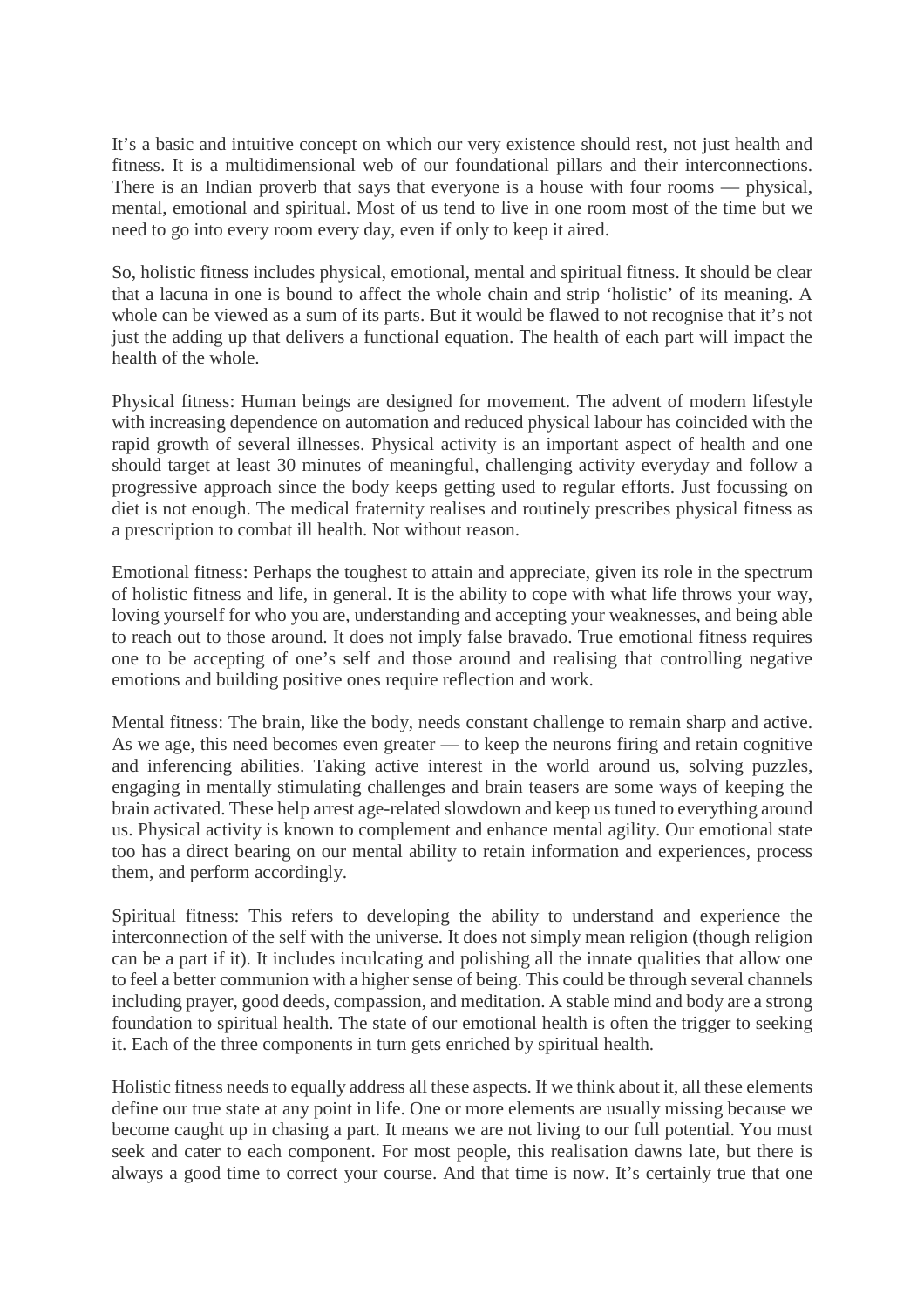may only experience some elements better as one get older by virtue of accumulated life experiences, but there is no reason for not pursuing whatever can be addressed now.

#### **Menopause**

## **Life beyond the hot flashes (The Hindu: 2020724)**

https://www.thehindu.com/sci-tech/health/Life-beyond-the-hot-flashes/article15429409.ece

Exercise releases 'feel good' pheromones that contribute to a feeling of general well-being. Exercise releases 'feel good' pheromones that contribute to a feeling of general well-being.

That much-dreaded journey to menopause need not be all misery if you make some simple but healthy changes in lifestyle

Menopause marks the end of the monthly menstrual cycle for women. It's the time when the ovaries cease to function and the woman can no longer reproduce. Though it is a biological phenomenon, it represents a major transition in a woman's life and is often accompanied by very individual physiological and emotional changes. This makes it complex to understand.

Menopuase is not a sudden phenomenon, but rather a gradual process. There is no definite age or timeline that can be authoritatively assigned to it. Most women reach menopause between the ages of 45 and 55, the average age being around 51.

Some reach menopause before 40 or 45. The transitional period leading to menopause is referred to as 'perimenopause' and the period after menopause has set in is called 'postmenopause'.

This journey is different for each woman and the onset of symptoms can be up to 10 years before menopause finally sets in. Medical and surgical conditions (chemotherapy and radiation therapies for certain types of cancers, hysterectomy, etc.) can influence its onset.

Perimenopausal symptoms typically include hot flashes, night sweats, aches and pains, headaches, skin dryness and itching, tiredness (could be result of disturbed sleep), frequent urination/ incontinence, increased risk of urinary tract infection, vaginal dryness, reduced libido, weight gain (especially around the abdomen) and worsening of adult acne. Since small amounts of the male hormone testosterone are still being produced by the body, this could lead to some hair growth on the chin, upper lip, chest or abdomen.

Cognitive and emotional changes such as forgetfulness, irritability and mood swings may also occur. These are likely a complex response to all factors brought on by hormonal fluctuations at the physical level (causing physical discomfort) and at a much deeper mental level (such as lack of self-esteem). This period could also coincide with other stressful life events inducing emotional symptoms that should not be trivialised.

Long-term risks of menopause could include osteoporosis (thinning of bones/ reduced bone density) leading to fractures and increased risk of heart disease, heart attack, high blood pressure and stroke.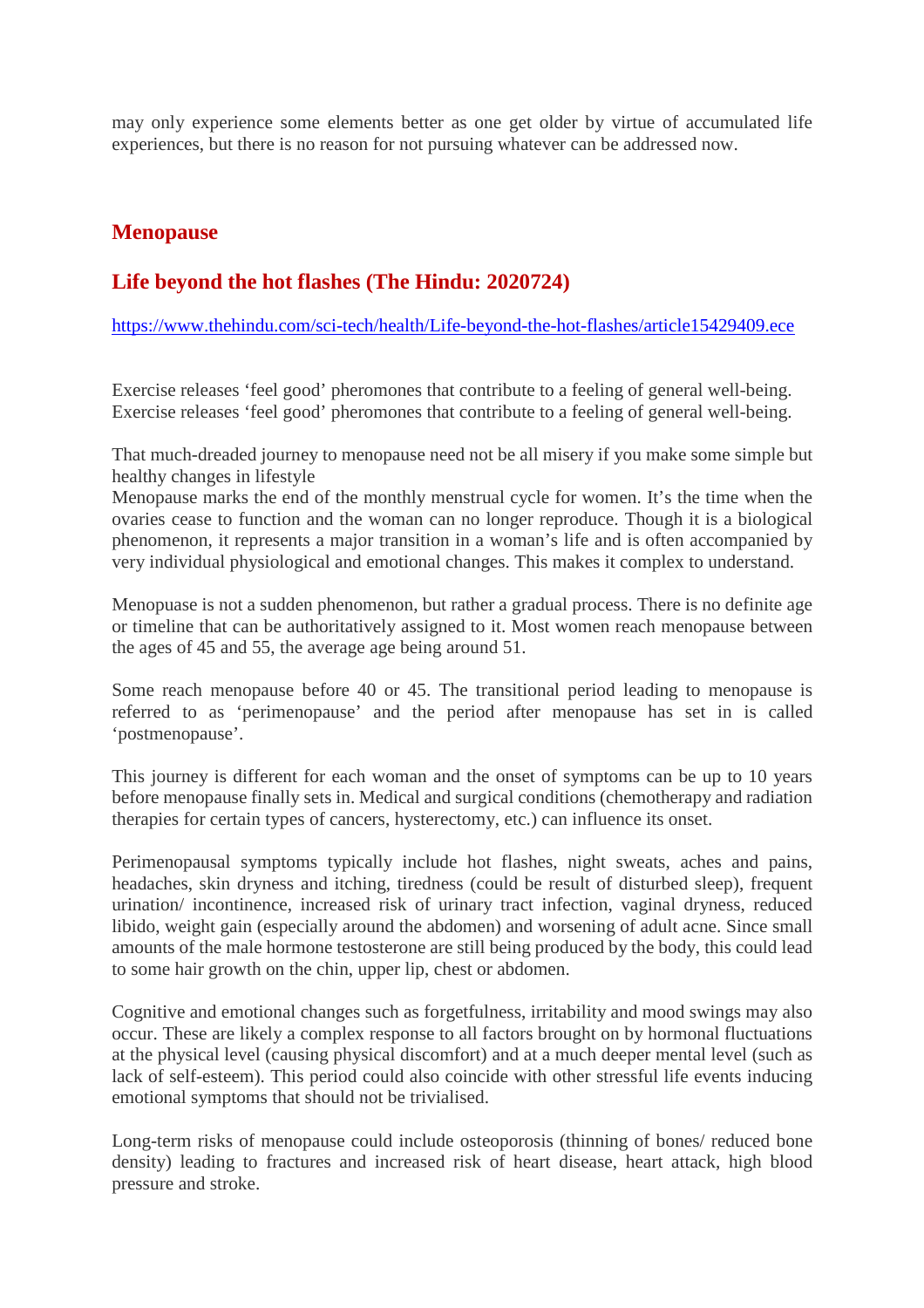While different women experience and respond to symptoms differently, there are certain practices that help in management of menopause.

Diet: Incorporate a wide variety of fresh fruits and vegetables (preferably seasonal), fibre-rich foods, cereals, whole grains, small portions of lean meats, chicken or fish and adequate amounts of calcium and Vitamin D in your diet. Eat low-dairy foods (look for dairy-free substitutes if required, preferably guided by a good nutritionist). Increase intake of fluids. Reduce caffeine and alcohol intake.

Exercise: Regular physical activity and exercise play an important role in maintaining good health, bone density and in mitigating unpleasant symptoms. Aim for at least 30-45 minutes most days of the week. Resistance exercises are especially beneficial to help prevent osteoporosis. Exercise releases 'feel good' pheromones that contribute to a feeling of general well-being, relaxation and positivity. If you are used to higher or more intense levels of activity, there is no definite reason to give them up now. Just pay attention to your body and what it tells you. Dynamically re-adjust as required.

Avoid smoking: It increases all the long-term risks mentioned.

Get regular pap and breast checks: These could be performed generally every two years or as recommended by your doctor.

Hormone replacement therapy: Because hormone levels may fluctuate rapidly, sometimes on a daily level, for individual women, any treatment should be undertaken strictly under doctor's guidance. These treatments are not without risks, so the need, duration and dosage need strict justification and monitoring.

Natural remedies: Nature provides a wide variety of herbs and plants that form the basis of several natural therapies. However, it is safer and recommended to consult a licensed/ registered practitioner rather than go by hearsay. If following any other treatments or medications, it is prudent to be better informed to avoid unpleasant side effects.

Think positive: Understand what your body is going through, accept it as nature's cycle and keep a positive outlook. Our thoughts affect our bodies so express your feelings and concerns with your doctor, family and friends. Simply sharing can often make a positive impact.

Vani B. Pahwa is an exercise and rehab specialist, corporate wellness coach, and foot and gait analyst.

## **Vaccine**

## **Coronavirus | India will have to deliver vaccine on a scale never seen before: Oxford scientist Andrew Pollard (The Hindu: 2020724)**

https://www.thehindu.com/sci-tech/health/coronavirus-india-will-have-to-deliver-vaccine-onscale-never-seen-before-oxford-scientist/article32163865.ece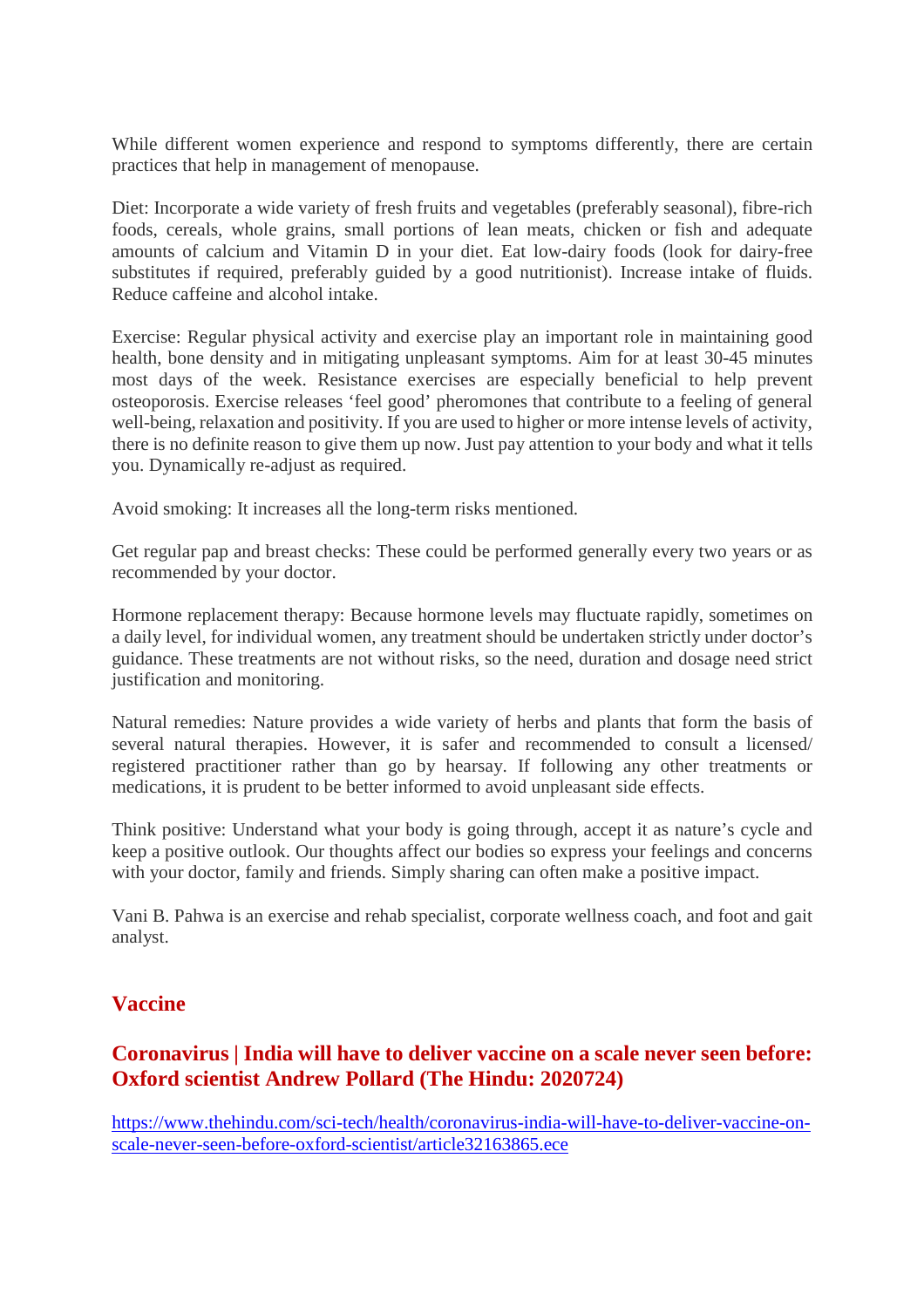Director of the Oxford Vaccine Group Andrew Pollard shares with Narayan Lakshman deep insights into the coronavirus endgame scenarios that might now be on the table As the world continues to grapple with the debilitating human toll of the ongoing COVID-19 pandemic, experts such as Andrew Pollard, Director of the Oxford Vaccine Group and Chief Investigator on its COVID-19 trials, have been at the forefront of research, most significantly regarding vaccine development. The remarkable progress made by Professor Pollard and his team, captured by data published this week in the Lancet, holds out hope that an effective and safe vaccine might be available earlier than originally assumed, during 2021. He shared with Narayan Lakshman deep insights into the coronavirus endgame scenarios that might now be on the table.

#### **Smoking,**

## **Smoking, vaping up Covid-19 risk in young people (New Kerala: 2020724)**

https://www.newkerala.com/news/2020/130878.htm

Smoking, vaping up Covid-19 risk in young people

New research adds to the growing body of evidence that young people who smoke and vape have an increased chance of becoming seriously ill from the Covid-19 virus.

Based on the findings and the recent Covid-19 patient case studies, the research team reviewed the role of smoking and vaping that may play in the cerebrovascular and neurological dysfunction of those who contract the virus.

The study, published in the International Journal of Molecular Sciences, "Our study has shown smokers of tobacco and vaping products are more vulnerable to viral and bacterial infection than are non-smokers," said study researcher Luca Cucullo from the Texas Tech University Health Sciences Center (TTUHSC) in the US.

In his previous research, Cucullo demonstrated how tobacco smoke can impair a person's respiratory function. From there, it can affect the vascular system and eventually the brain. Because Covid-19 also attacks the respiratory and vascular systems, the research team wanted to see if there were any reported cases indicating the virus may also affect the brain and lead to the onset of long-term neurological disorders like ischemic strokes. They also looked for evidence showing smoking and vaping can otherwise worsen the outcomes for COVID-19 patients, which Cucullo said seems to be the case.

According to the findings, published in the 'International Journal of Molecular Sciences', some case studies demonstrate there are indeed stroke occurrences in Covid-19 patients and the rates appear to be increasing every day.

In fact, one study comprised of 214 patients found that 36.45 per cent of Covid-19 patients had neurological symptoms, further indicating the virus is able to affect the cerebral vascular system.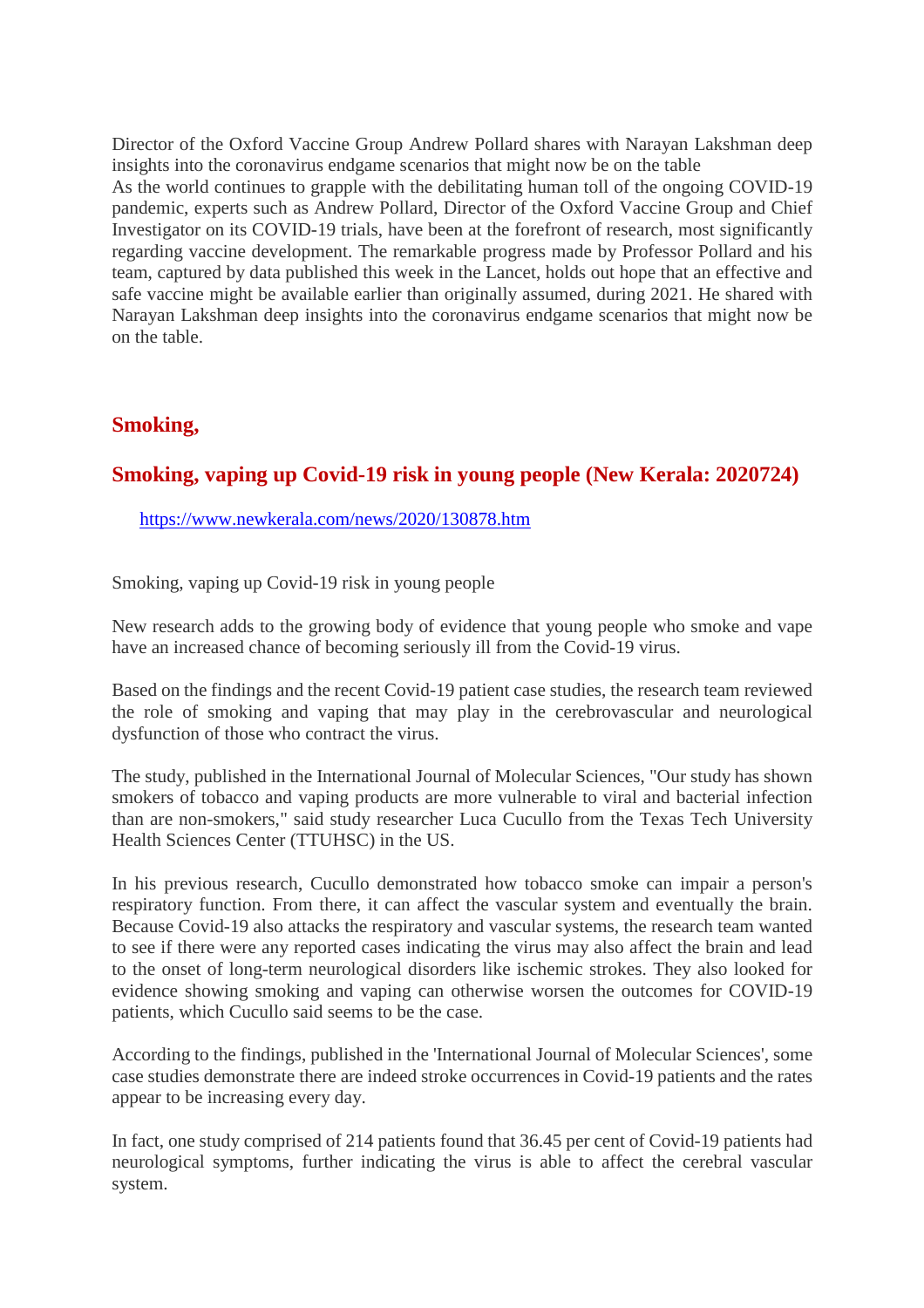"But how does this happen?" the researchers said.

There are within the human body approximately 13 blood coagulation factors that can be increased due to hypoxia, a condition that occurs when the body is deprived of sufficient amounts of oxygen at the tissue level, as occurs with smoking.

The researchers said that Covid-19 appears to also raise some blood procoagulant, especially the von Wellebrand Factor, a blood-clotting protein that primarily binds carries coagulation factor VIII and promotes platelet adhesion at the site of wounds.

"When the coagulant factor will be increased in our body, there will be a higher chance of clot formation. Ultimately, it will be responsible for several vascular dysfunctions, for example, hemorrhagic or ischemic stroke," the study authors wrote.

Because Covid-19 and smoking or vaping each increases blood coagulation factors that may eventually affect the cerebral vascular system, the research team believes the stroke risk may be higher still for Covid-19 patients who smoke.

#### **Food and Nutrition**

#### **Eating foods with green tea extract may reduce norovirus risk (New Kerala: 2020724)**

#### https://www.newkerala.com/news/2020/130798.htm

Eating foods with green tea extract may reduce norovirus risk

Adding green tea extract to prepared foods may lower chances of catching the highly contagious norovirus, say researchers.

Norovirus is a very contagious virus that causes vomiting and diarrhoea and people of all ages can get infected and sick with norovirus.

It's transmitted from person to person and through consumption of contaminated water and food.

"Norovirus is a tough virus to work with - it is a non-enveloped virus, which is the type more resistant to sanitizers and antimicrobial agents," said study senior author Melvin Pascall from the Ohio State University in the US.

"However, because it has public health concerns and has been implicated in a number of foodborne outbreaks, we wanted to look at the effects of green tea extract on norovirus," Pascall added.

In a study, published in the International Journal of Food Science, the research team revealed that adding green tea extract to a film-forming substance created a safe-to-eat barrier that killed norovirus as well as two types of bacteria.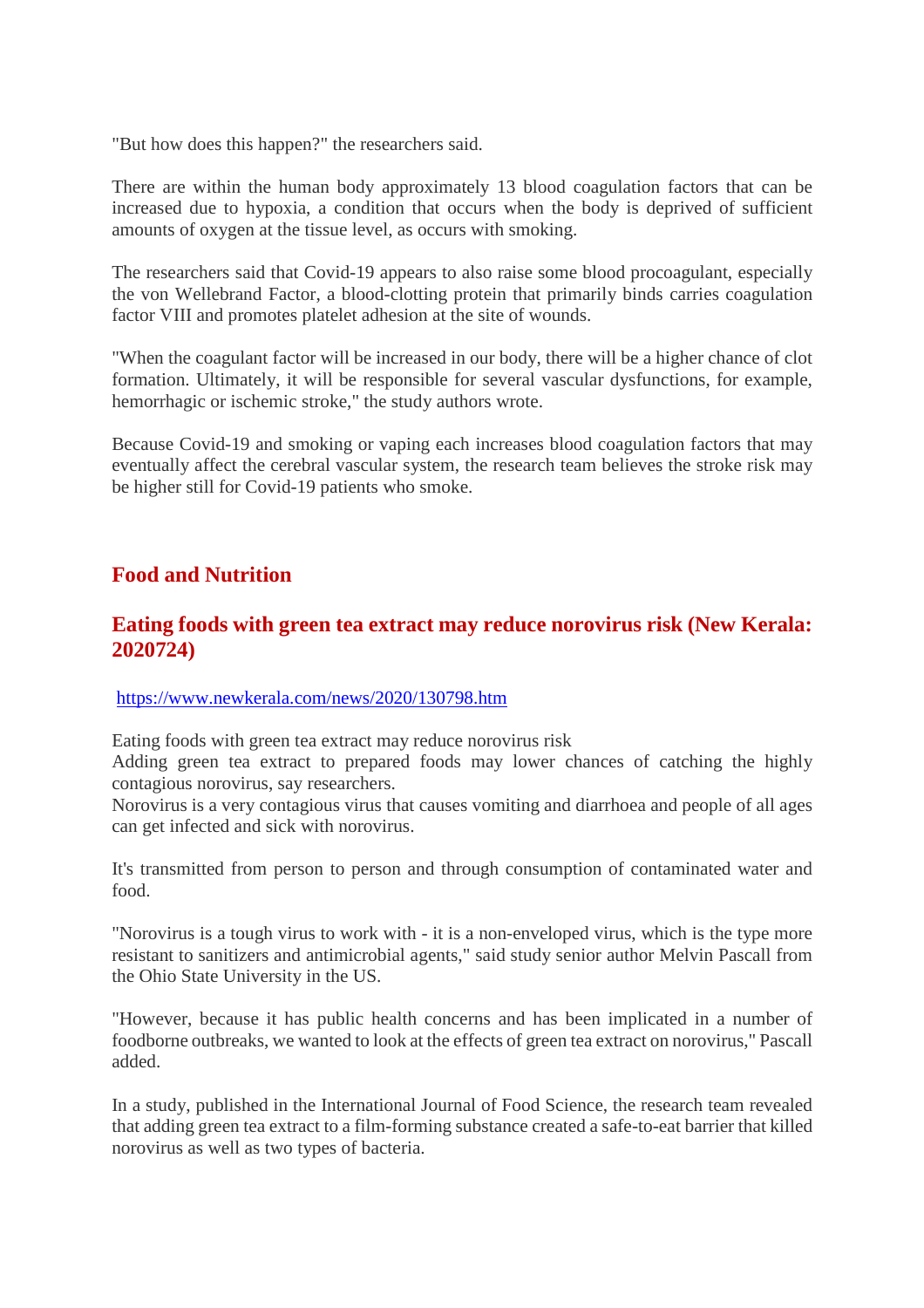According to the study, they created the films with a base substance called chitosan, a sugar found in the exoskeleton of shellfish.

Chitosan is marketed as a weight-loss supplement and used in agricultural and medicinal applications and has been studied extensively as a safe and readily available compound for edible film development.

Previous studies have suggested that chitosan has antimicrobial properties. But norovirus might exceed its bug-fighting abilities In this study, the researchers found that chitosan by itself did not kill the virus. To test the effects of green tea extract, the researchers dissolved it alone in the water and added it to a chitosan-based liquid solution and dried film.

Several different concentrations of the extract showed effectiveness against norovirus cells, with the highest level tested in this study killing them all in a day.

"We had tested the chitosan by itself and it didn't show much antimicrobial activity against the virus," Pascall said.

"But when we added the green tea extract to chitosan, we saw that the film had antiviral properties -- so we concluded the antiviral properties were coming from the green tea extract," Pascall informed.

The scientists introduced at least one million virus cells to the solution and dried films. Those containing green tea extract lowered the presence of virus cells within three hours.

"The films with the highest concentration of green tea extract reduced norovirus to undetectable levels by 24 hours after the exposure," the authors noted.

#### **Immune system treatment**

#### **Immune system treatment to reduce stress can prevent cancer metastases, study explains (New Kerala: 2020724)**

https://www.newkerala.com/news/2020/130770.htm

A new approach from Tel Aviv University can save the lives of cancer patients! Researchers have found that the short time period around tumour removal surgery (the weeks before and after surgery) is critical for the prevention of metastases development, which develops when the body is under stress.

According to the University researchers, patients require immunotherapeutic treatment as well as treatment to reduce inflammation and physical and psychological stress. The research was conducted by Prof. Shamgar Ben-Eliyahu of TAU's School of Psychological Sciences and Sagol School of Neuroscience and Prof. Oded Zmora from Assaf Harofe Medical Center.

The research results were published in the journal Cancer.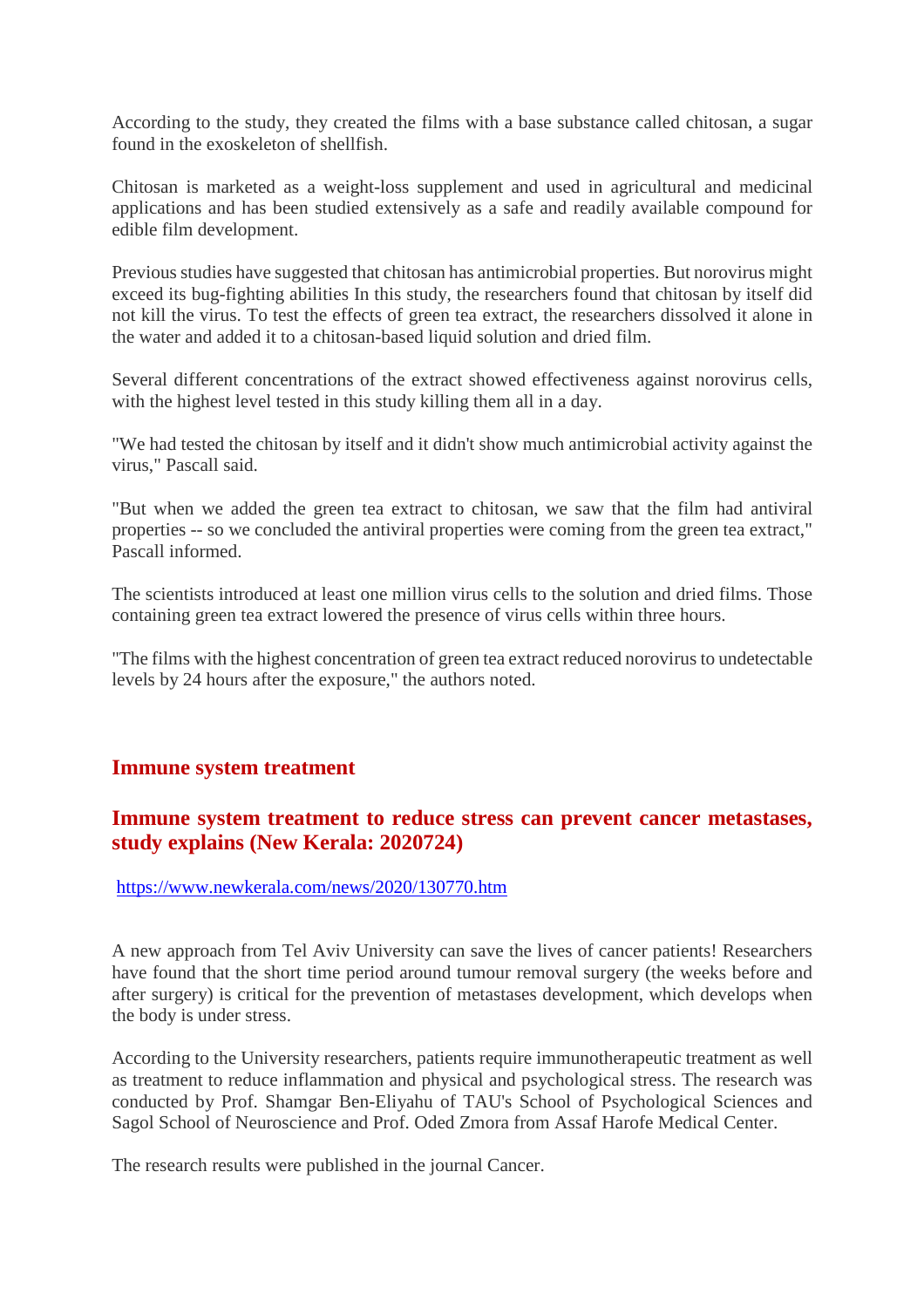Immunotherapeutic treatment is a medical treatment that activates the immune system. One such treatment is the injection of substances with similar receptors to those of viruses and bacteria into the patient's body. The immune system recognizes them as a threat and activates itself, thus preventing metastatic disease.

Prof. Ben-Eliyahu explains that surgery for the removal of the primary tumour is a mainstay in cancer treatment. But the risk of developing metastases after surgery is estimated at 10 per cent among breast cancer patients, at 20-40 per cent among colorectal cancer patients, and at 80 per cent among pancreatic cancer patients.

According to Prof. Ben-Eliyahu, when the body is under physiological or psychological stress such as surgery, groups of hormones called prostaglandin and catecholamine are produced in large quantities. These hormones suppress the immune system cells' activity and indirectly increase the development of metastases.

Additionally, these hormones help tumour cells left after the surgery to develop into lifethreatening metastases. Exposure to those hormones causes tumour tissues to become more aggressive and metastatic.

"Medical and immunotherapeutic intervention to reduce psychological and physiological stress and activate the immune system in the critical period before and after the surgery can prevent the development of metastases, which will be discovered months or years later," Prof. Ben-Eliyahu said.

Prof. Ben-Eliyahu added that anti-metastatic treatment today skips the critical period around the surgery, leaving the medical staff to face the consequences of treating progressive and resistant metastatic processes, which are much harder to stop.

Prof. Ben-Eliyahu's research contradicts the assumption, widespread in the medical community, that immunotherapeutic treatment for cancer patients in the month before and after the surgery is not recommended.

## **Protein diet**

## **Want to llive longer? Follow a plant-based protein diet (New Kerala: 2020724)**

https://www.newkerala.com/news/2020/130631.htm

Want to llive longer? Follow a plant-based protein diet

If you want to lead a healthy, long life, read on. Researchers have found that diets high in protein, particularly plant protein, are associated with a lower risk of death from any cause.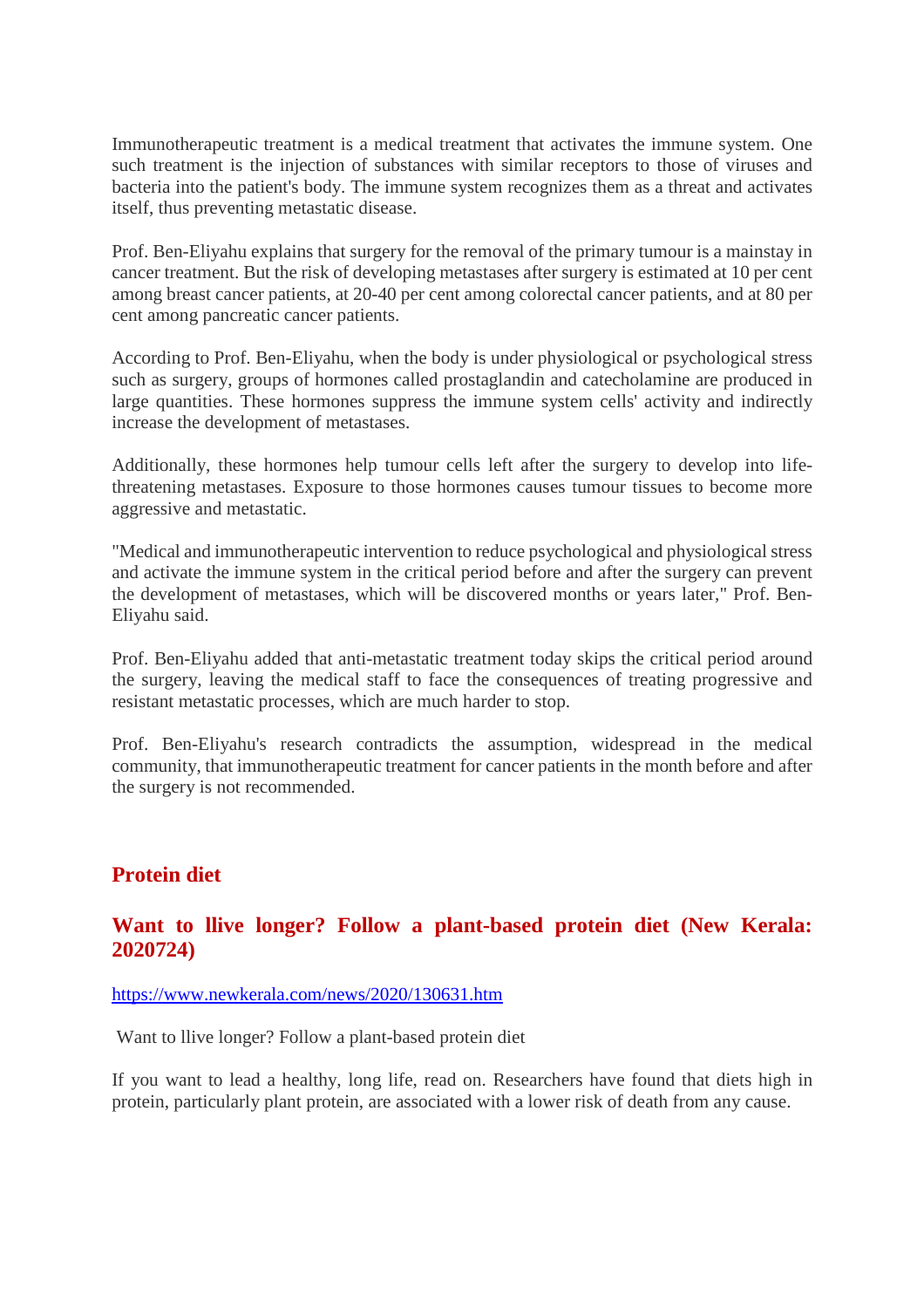Diets high in protein, particularly protein from plants such as legumes (peas, beans and lentils), whole grains and nuts, have been linked to lower risks of developing diabetes, heart disease and stroke.

While regular consumption of red meat and high intake of animal proteins have been linked to several health problems, the study published in the journal The BMJ, said.

But data on the association between different types of proteins and death are conflicting.

So researchers based in Iran and the US set out to measure the potential dose-response relation between intake of total, animal, and plant protein and the risk of death from all causes, cardiovascular disease, and cancer.

They reviewed the results of 32 studies that reported risk estimates for all-cause, cardiovascular, and cancer mortality in adults aged 19 or older.

All studies were thoroughly assessed for bias (problems in study design that can influence results).

Mathematical models were then used to compare the effects of the highest versus lowest categories of protein intake, and analyses were done to evaluate the dose-response relations between protein intake and mortality.

During a follow-up period of up to 32 years, 113,039 deaths (16,429 from cardiovascular disease and 22,303 from cancer) occurred among 715,128 participants.

The results show that a high intake of total protein was associated with a lower risk of all-cause mortality compared with low intake.

Intake of plant protein was associated with an eight per cent lower risk of all-cause mortality and a 12 per cent lower risk of cardiovascular disease mortality.

Intake of animal protein was not significantly associated with risk of cardiovascular disease and cancer mortality, the study said.

A dose-response analysis of data from 31 studies also showed that an additional three per cent of energy from plant proteins a day was associated with a five per cent lower risk of death from all causes.

"These findings have important public health implications as intake of plant protein can be increased relatively easily by replacing animal protein and could have a large effect on longevity," the researchers said.

"While further studies are required, these findings strongly support the existing dietary recommendations to increase consumption of plant proteins in the general population."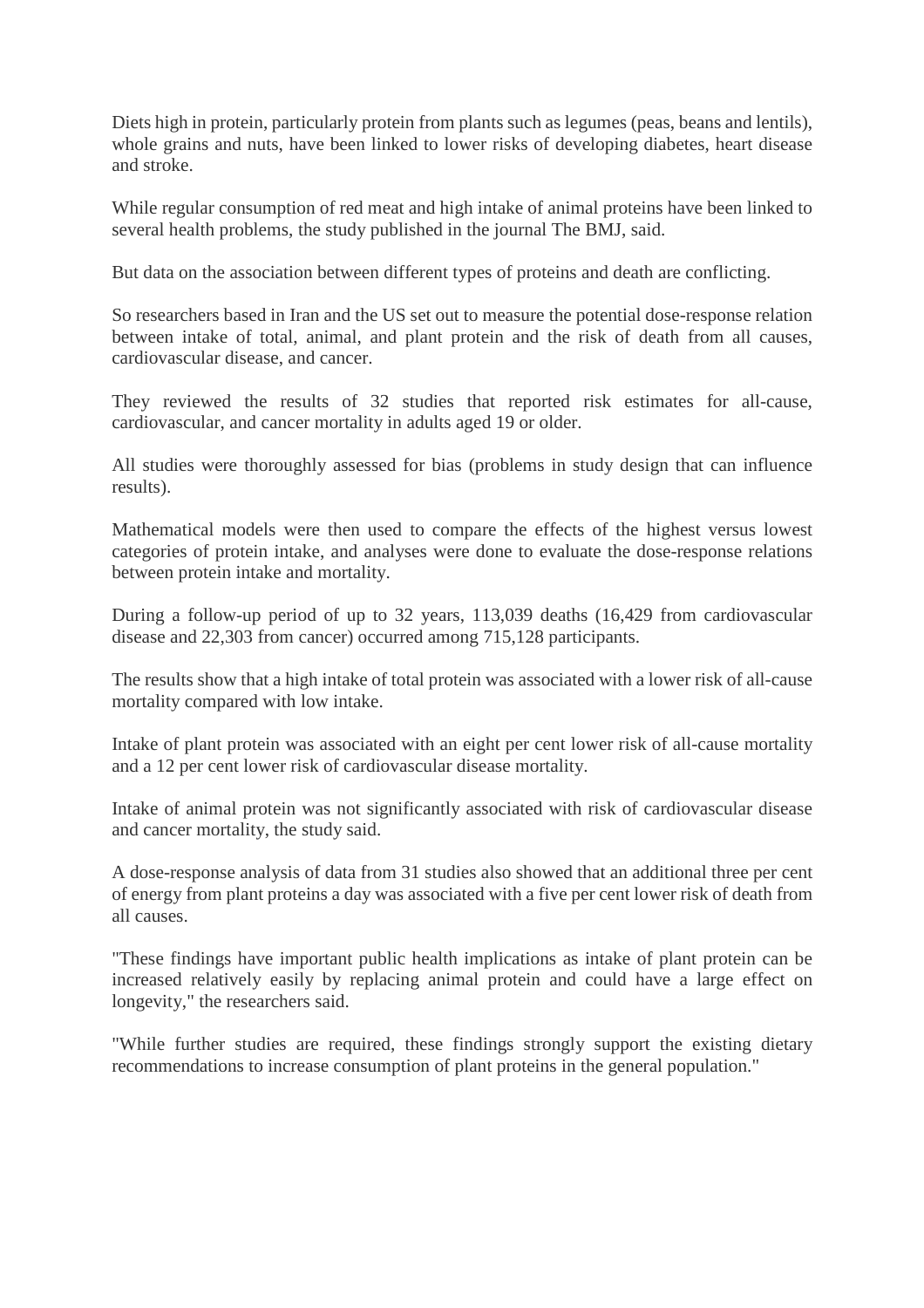## **Covid-19 treatment**

#### **Why chloroquine should not be used for Covid-19 treatment (New Kerala: 2020724)**

https://www.newkerala.com/news/2020/130494.htm

The antimalarial drug chloroquine widely rumoured to help prevent Covid-19 is not able to prevent infection of human lung cells with the novel coronavirus, say German researchers.

The current study, published in the journal Nature, revealed that chloroquine is, therefore, unlikely to prevent the spread of the virus in the lung and should not be used for the treatment of Covid-19.

"In this study, we show that the antiviral activity of chloroquine is cell type-specific and that chloroquine does not block the infection of lung cells," said study researcher Stefan Pohlmann from German Primate Centre (DPZ) in Germany.

It is known that SARS-CoV-2 is able to use two different routes to enter cells.

First, after attaching to the cells, the virus can fuse directly with the plasma membrane and introduce its genetic material into the host cell. Second, it can enter the interior of the cells upon uptake via transport structures, called endosomes.

In both cases, the attachment of the virus to the cells and subsequent entry is mediated by the viral spike protein.

For this purpose, the spike protein must be activated either by the enzyme cathepsin L (in endosomes) or by the enzyme TMPRSS2 (on the cell surface).

Depending on the cell type, both enzymes or only one of them can be available for activation.

Since chloroquine inhibits the infection of monkey kidney cells with SARS-CoV-2, chloroquine has been tested in clinical trials as a possible candidate for the treatment of Covid-19.

However, how chloroquine inhibits the infection of monkey kidney cells was not clear.

The current study shows that chloroquine inhibits viral entry into these cells, most likely by blocking cathepsin L activity.

This raised the question of whether chloroquine also inhibits the infection of lung cells that are known to produce TMPRSS2 but only a small amount of cathepsin L.

The study shows that chloroquine does not prevent SARS-CoV-2 entry into human lung cells and the subsequent spread of the virus in these cells.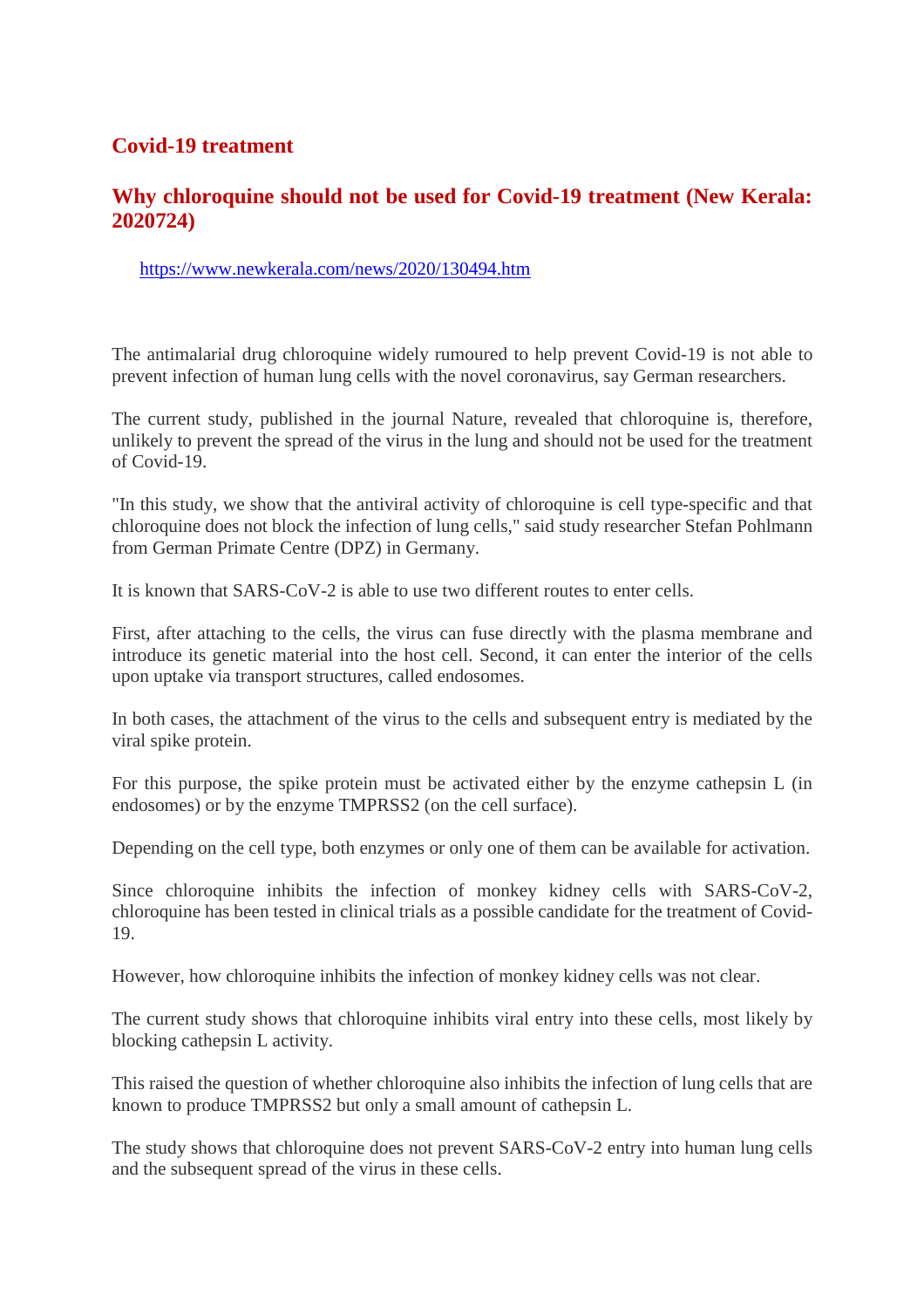"This means that in future tests of potential Covid-19 drugs, care should be taken that relevant cell lines are used for the investigations in order not to waste unnecessary time and resources in our search for effective Covid-19 therapeutics," Pohlmann added.

Recently, a study published in the journal Annals of Internal Medicine, revealed that the famous anti-malarial drug hydroxychloroquine (HCQ) was ineffective for Covid-19 patients with early and mild symptoms.

#### **Common BP drugs**

#### **Common BP drugs don't increase risk of Covid-19 severity (New Kerala: 2020724)**

https://www.newkerala.com/news/2020/130480.htm

Researchers have revealed that a widely used class of drugs to treat patients with hypertension, cardiovascular disease and diabetic kidney disease does not increase the risk of developing a severe Covid-19 infection as previously feared.

There have been concerns by the medical community worldwide that the drugs -- ACE inhibitors and angiotensin receptor blockers (ARB) -- might have caused an increase in ACE2, the main receptor for SARS-CoV-2, which could possibly increase the risk for this infection and its severity.

But the new findings, published in the journal of the American Society of Nephrology, revealed a decrease in ACE2 in mice kidney membranes and no change in lung membranes.

"This study supports the concept that there is no increased risk for Covid-19 infection by using ACE inhibitors and angiotensin receptor blockers," said study researcher Daniel Batlle from the Northwestern University in the US.

For the findings, the research team examined the effect of ACE2 and ARBs in the lungs, which are considered one of the main targets for SARS-CoV-2 entry into the body.

ACE inhibitors and ARBs are a category of drugs called RAS blockers.

These drugs, by different mechanisms, block the actions of a peptide that causes narrowing of blood vessels and fluid retention by the kidneys, which result in increased blood pressure.

The drugs help blood vessels relax and expand and decrease fluid retention, both of which lower blood pressure.

To examine this issue, the team measured ACE2 in isolated kidney and lung membranes of mice that were treated with either captopril, a widely used ACE inhibitor, or telmisartan, an ARB also widely prescribed.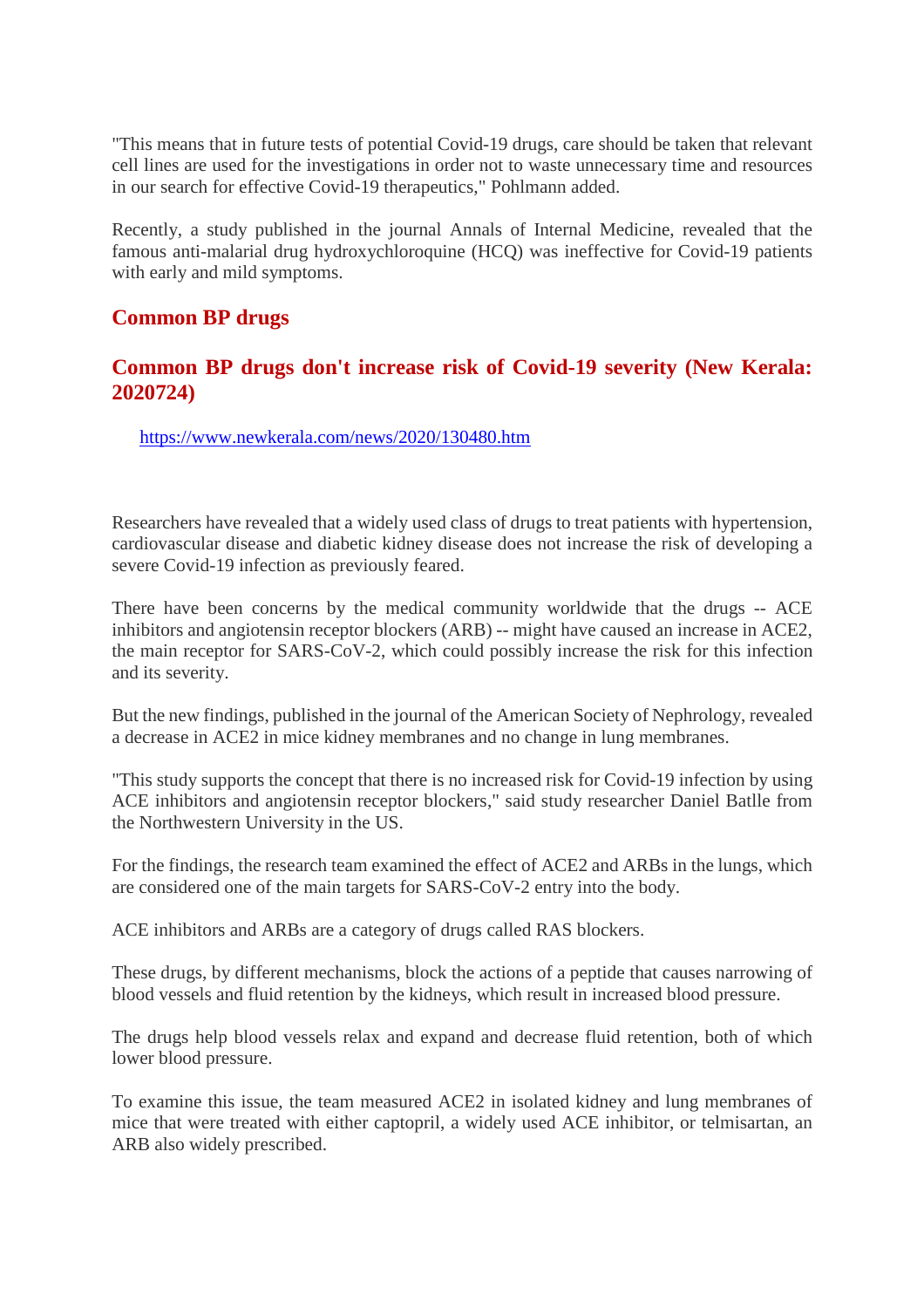Since the recognition that ACE2 is the main receptor for SARS-CoV-2, there have been multiple studies discussing the potential risk for susceptibility and worse clinical course of Covid-19 in patients treated with RAS blockers.

Much of the speculation comes from previous animal studies where some RAS blockers were reported to upregulate ACE2 in the heart and kidney vasculature.

"My lab has long worked with ACE2, and this was a critical question that needed to be addressed," Batlle said.

"We had no bias one way or another, and the kidney findings showing lower ACE2 in treated animals were a bit unexpected," the authors wrote.

#### **Anxiety**

## **Study finds new insights into different aspects of anxiety (New Kerala: 2020724)**

#### https://www.newkerala.com/news/2020/130037.htm

While there is no definite cure for anxiety, a team of researchers sheds light on the source of unease and tension to help effectively treat anxiety as soon as the symptoms appear.

The study conducted by researchers of the University of Trento, which has just been published in Scientific Reports, pursues these goals and helps draw a line between different aspects of anxiety and to find the best treatment for each one.

The team of researchers focused on what goes on in the brain of people with the two main types of the condition trait and state anxiety, respectively the temporary and the stable, chronic form of the disease.

Nicola De Pisapia, a researcher of the Department of Psychology and Cognitive Science of the University of Trento and scientific coordinator of the study, explained the difference between the two "If you are feeling very tense today, but you usually are calm and quiet, you have high state and low trait anxiety."

"Whereas if you are unusually quiet, while in general you feel nervous, you may have low state and high trait anxiety. Therefore, state anxiety is a temporary condition, while trait anxiety is usually a stable feature of a person," the researcher said.

Clinical experience shows, among other things, that individuals with trait anxiety have difficulties managing stressful situations, are at risk of depression, have altered cognitive functions, are less socially competitive and tend to develop psychopathological disorders.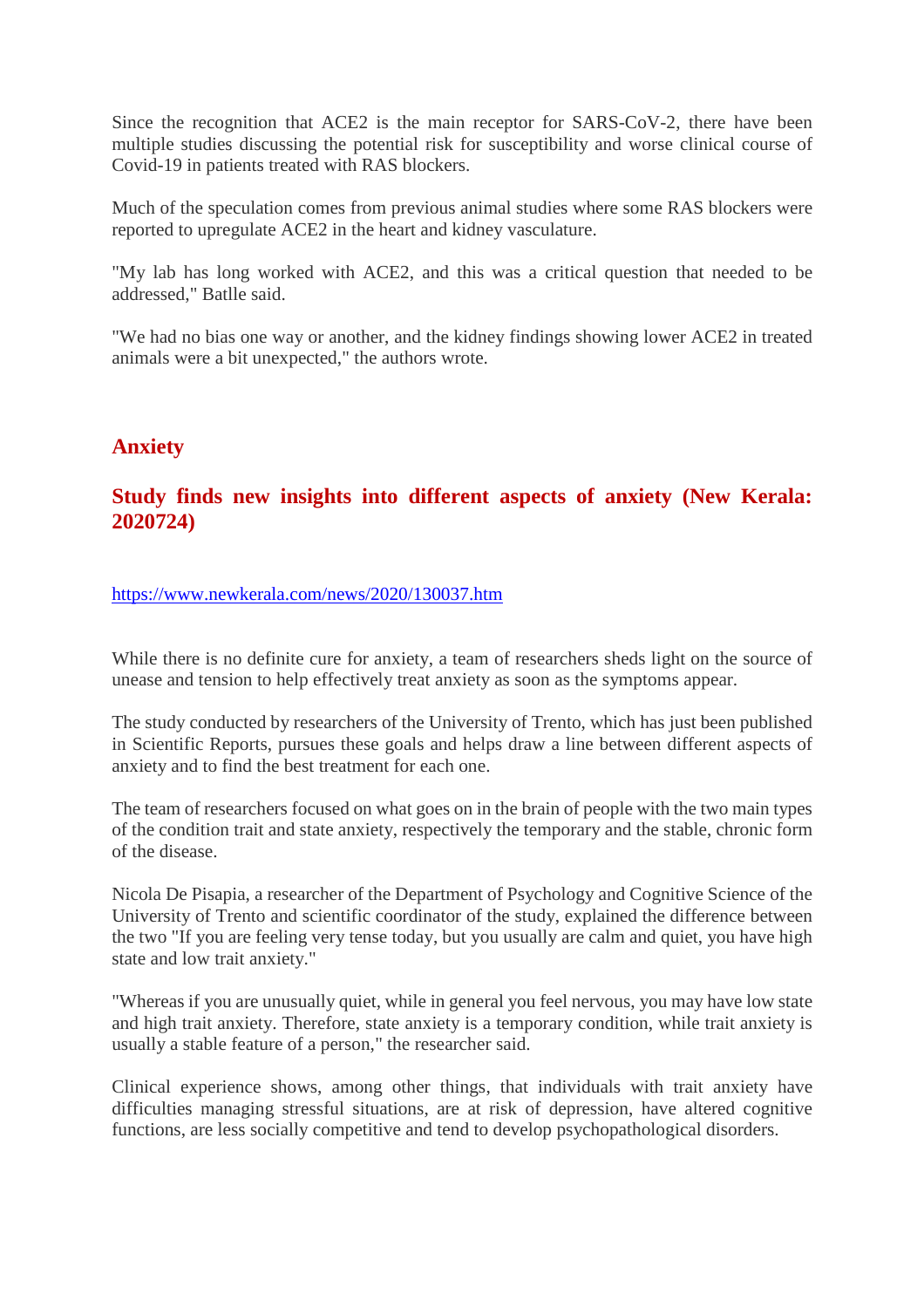Differentiating between trait and state anxiety is helpful to choose the most appropriate treatment for patients and to prevent the condition from becoming chronic.

"Our study makes it clear that it is fundamental to treat individuals with state anxiety so that they do not develop trait anxiety, which is a chronic condition. One way to treat it is to reduce anxiety as soon as it manifests itself, for example using relaxation techniques, physical activity, and other means that improve personal well-being in general", commented De Pisapia.

The goal of the study was to better understand the neural bases of the two types of anxiety.

"Our research group studied and investigated with MRI the anatomy and activity of the brain at rest in more than 40 individuals. We then correlated our measurements to variations in state and trait anxiety in the participants in the study with standard questionnaires which are also used in clinical practice," commented De Pisapia.

De Pisapia added, "We found that the most stable aspects of trait anxiety are associated with specific anatomic traits which are therefore constant, and lead to developing repetitive and selfgenerated negative thoughts, while the features of state anxiety correlate to functional connectivity of the brain, which is a transient and dynamic activity".

In other words, trait anxiety correlates to permanent anatomic features (in the anterior cingulate cortex and medial prefrontal cortex) while state anxiety manifests with temporary reactions in the brain activity.

The study conducted by the University of Trento also led to findings that can be useful in clinical practice.

"Based on our results- a strategic improvement in anxiety regulation in high trait anxiety individuals could be achieved via pharmacological and/or neurostimulation methods (for example with Transcranial Magnetic Stimulation or transcranial Direct Current Stimulation). Finally, these findings may lead to the creation of new diagnostic tools and treatments aimed at ameliorating the symptoms of anxiety disorders and treat them before they become chronic", concluded Nicola De Pisapia.

## **Covid-19 antibodies**

## **Researchers develop new tools to rapidly test Covid-19 antibodies (New Kerala: 2020724)**

#### https://www.newkerala.com/news/2020/129909.htm

Researchers have developed new tools to rapidly test the ability of antibodies to neutralise SARS-CoV-2, the novel coronavirus responsible for the Covid-19 pandemic.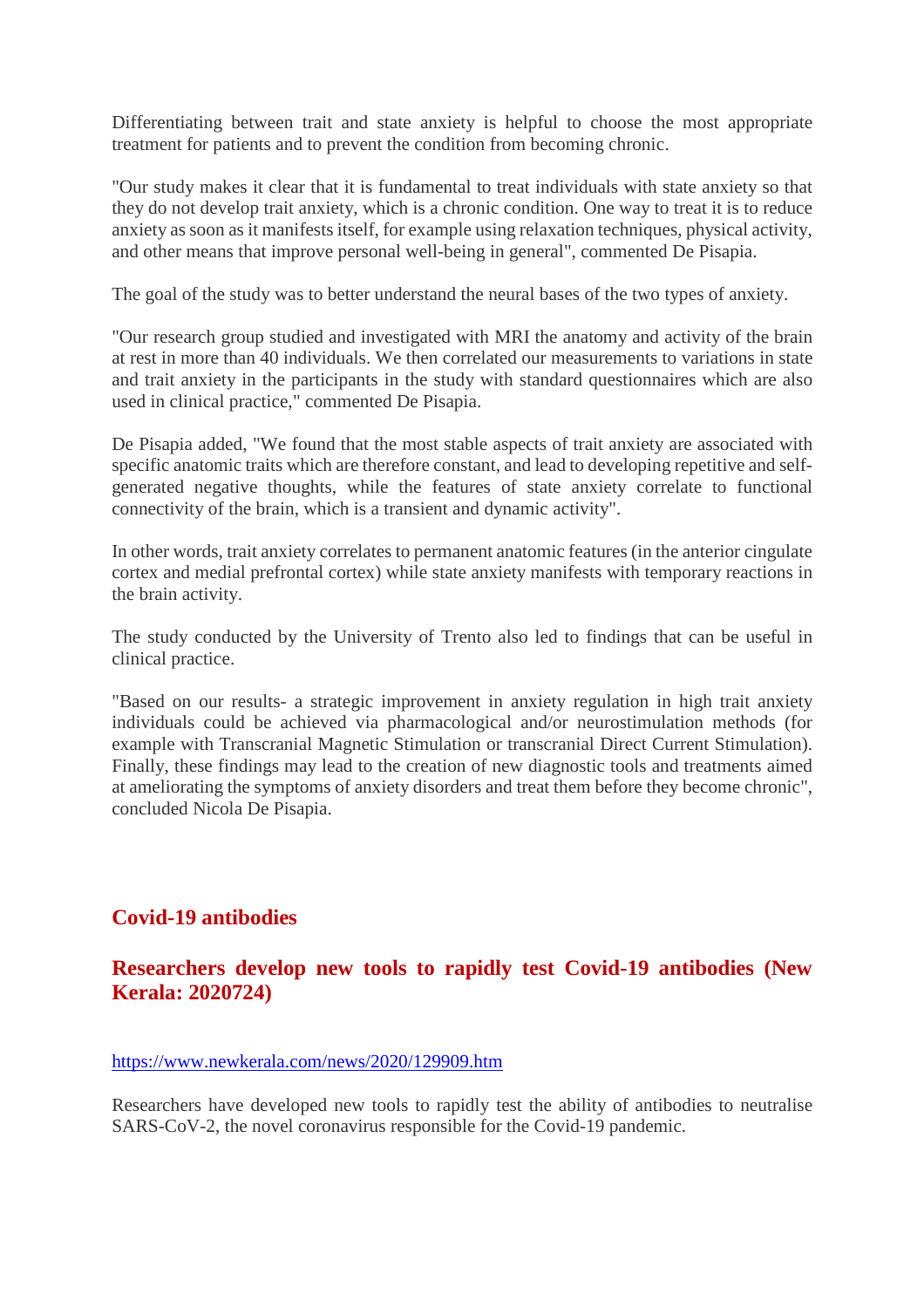The approach, published in the Journal of Experimental Medicine (JEM), will help researchers understand whether patients are susceptible to reinfection by Covid-19 and assess the effectiveness of experimental vaccines, as well as develop antibody-based therapies against the disease.

People infected with Covid-19 produce neutralising antibodies that prevent the virus from infecting cells by binding to the spike protein on the virus's surface.

Early studies have suggested that the strength of this antibody response varies greatly between patients, and it remains unknown how long any such neutralising antibodies persist in the blood to provide protection against reinfection.

"Whether elicited by natural infection or vaccination or administered as a convalescent plasma or in recombinant form, neutralising antibodies will likely be crucial for curtailing the global burden of Covid-19 disease," said study researcher Paul D Bieniasz from the Rockefeller University in the US.

"For this reason, the availability of rapid, convenient, and accurate assays that measure neutralising antibody activity is crucial for evaluating naturally acquired or artificially induced immunity against Covid-19," Bieniasz added.

According to the study, the research team developed a number of safer, surrogate viruses that can be used in place of Covid-19 to test the neutralising activity of antibodies targeting the coronavirus spike protein.

The surrogate viruses are versions of either the human immunodeficiency virus type-1 (HIV-1) or vesicular stomatitis virus (VSV) that produce the SARS-CoV-2 spike protein instead of their own surface proteins.

Some of these surrogate viruses are unable to replicate, making them even safer to use in the laboratory.

Moreover, the viruses are engineered to generate fluorescent or luminescent infected cells, making it easy for researchers to track infection and measure how well this process is blocked by potential neutralising antibodies.

The researchers tested the ability of convalescent patient plasma samples and purified antibodies to block the entry of the surrogate viruses into human cells grown in the laboratory.

"Each of the surrogate virus-based assays generated quantitative measurements of neutralising activity that correlated well with neutralisation measured using authentic SARS-CoV-2," said study author Theodora Hatziioannou.

"We think that these surrogate viruses and assays will be of significant use in curtailing the Covid-19 pandemic," the researchers concluded.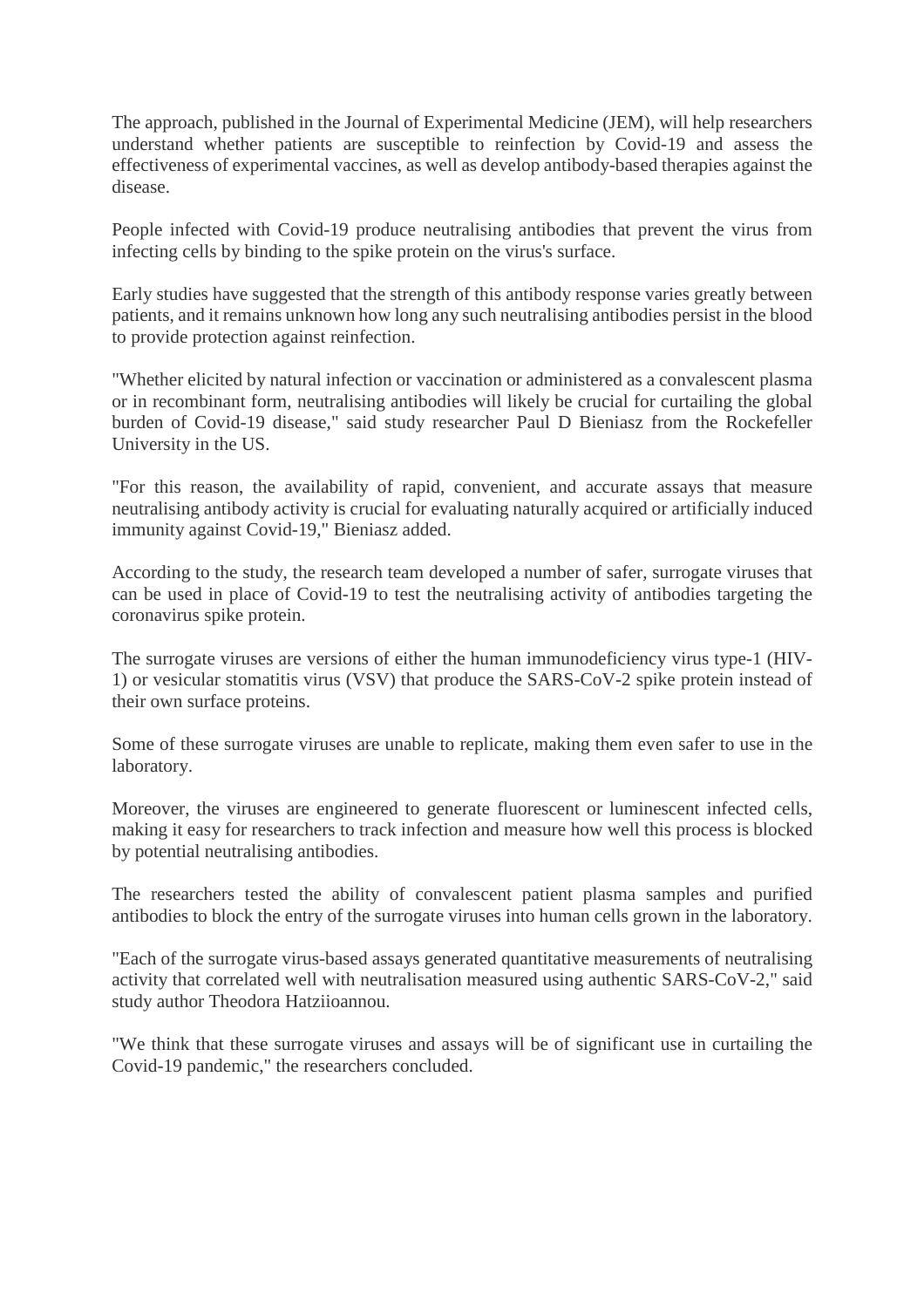# **Typhoid**

# **Low levels of awareness about typhoid: Survey (New Kerala: 2020724)**

https://www.newkerala.com/news/2020/129865.htm

With 2.2 million cases of typhoid being recorded in India alone in 2016, typhoid fever poses a serious disease burden in the country. However, a recent survey reveals that only 66 per cent of people are aware of the typhoid vaccination that can prevent the typhoid fever.

Typhoid tends to affect children most, with peak incidence occurring in children aged 5-15 years.

The survey, conducted by Abbott in partnership with Babygogo, revealed that about one fifth of respondents in Delhi who did not vaccinate their children (18 per cent) considered typhoid to be 'not at all serious' or 'mild/easily manageable'.

The survey was conducted across eight cities -- Ahmedabad, Bangalore, Chennai, Hyderabad, Kolkata, Mumbai, New Delhi and Pune -- to understand the perceptions and barriers surrounding typhoid vaccination. A total of 1,337 respondents were surveyed online on awareness levels, motivation and behaviours surrounding vaccination against typhoid in India. 37 per cent of caregivers surveyed had children aged 0 to 6 months, 39 per cent had children aged 6 months to a year and 24 per cent of people had children 1-2 years old.

Findings revealed that there are higher levels of awareness for mandatory vaccines, i.e., vaccines given in National Immunization Program of the country (NIP) such as rotavirus (82 per cent) compared to vaccines not given in NIP such as influenza (67 per cent) and typhoid (66 per cent).

Other findings of the survey suggest that key reasons for not vaccinating include absence of vaccine recommendation by the pediatrician (48 per cent) and non-inclusion in the list of NIP vaccines (36 per cent).

Misleading Symptoms and Delay in Treatment

Commenting on these findings, Dr. Shyam Kukreja, Director and Head, Department of Pediatrics, Max Super Specialty Hospital, Delhi, said "The Indian sub-continent has the highest typhoid disease burden. The disease spreads through the oro-faecal route and therefore, improvement in the quality of drinking water and sanitation are some solutions to control the disease. The interim solution is vaccination against typhoid, particularly in high endemic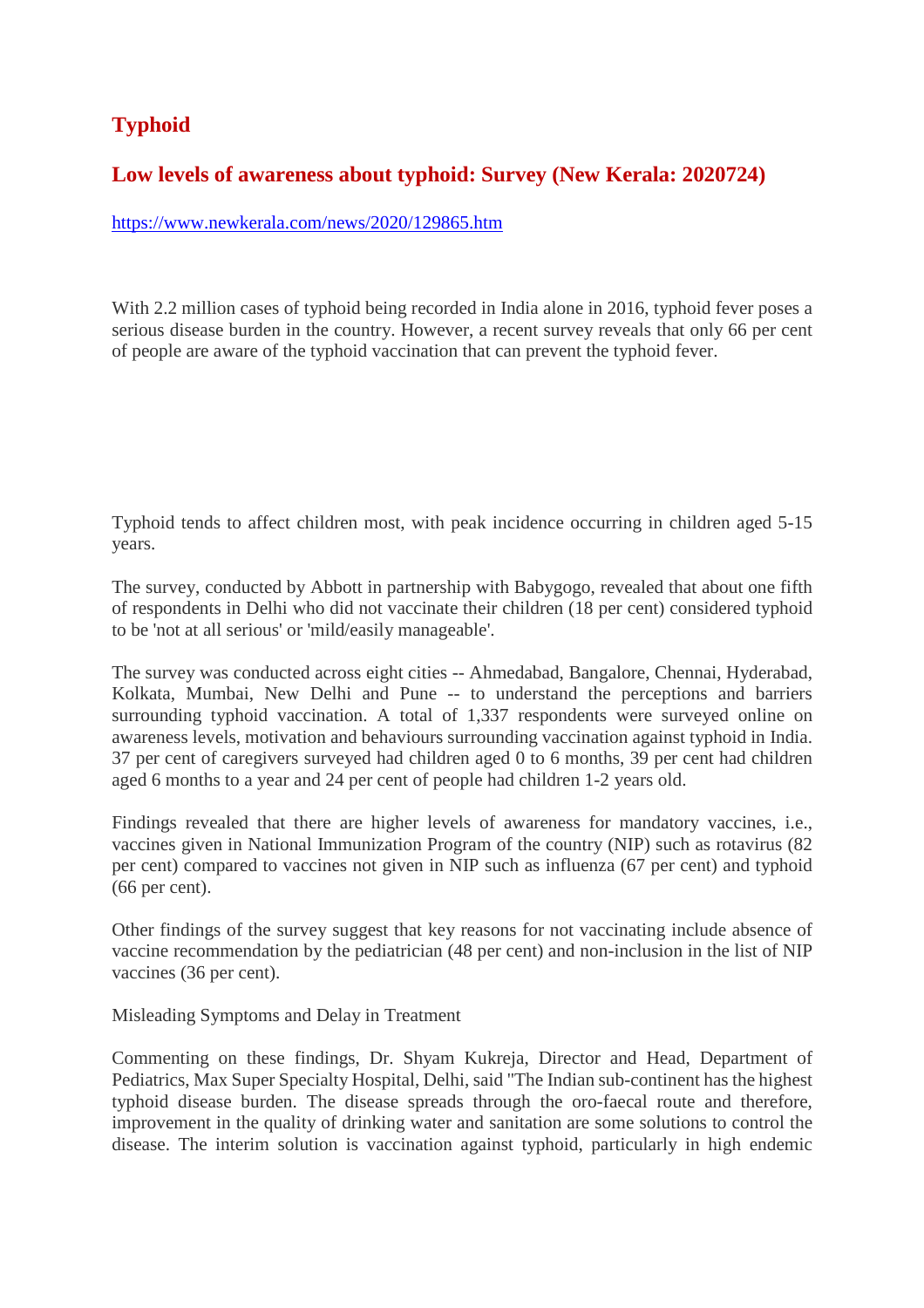regions. Typhoid conjugate vaccine is the most efficacious vaccine developed against typhoid, and is also effective in younger children under the age of 2 years."

Myths on causes of the disease

Survey findings also show that myths about the disease are highly prevalent. As a bacterial bloodstream infection, typhoid fever spreads through contaminated water and food, often due to lack of hygiene and access to drinkable water. Yet 57 per cent of survey respondents nationwide inaccurately attributed the cause of typhoid to a change of weather or season. Only a minority of mothers in Delhi identified close contact (18 per cent), touching contaminated surfaces (25 per cent) or eating food cooked by a typhoid patient (21 per cent) as risky behaviours that could spread typhoid.

Prevention helps lessen infections and drug resistance

Studies have shown that vaccinations can help lower the incidence of infection, but 8 per cent of the respondents in Delhi stated that they prefer to take the risk of getting a serious medical condition than to receive a vaccination for it.

Dr. Kukreja added, "Moreover, vaccination helps in reducing the disease burden but there is low level of awareness regarding the benefits of typhoid vaccine. The findings also indicate that the vast majority of people surveyed have low levels of awareness about typhoid and the specific precautions that need to be taken to protect themselves and their families. Education around the benefits of getting children vaccinated is required which in turn can play a key role in ensuring higher immunization rates to protect children from this disease."

Dr. Srirupa Das, Medical Director, Abbott India, explains, "The findings shed light on awareness levels, motivation and behaviors around typhoid vaccination in India. They suggest that increased awareness on typhoid and ways to prevent it, such as improved hygiene levels and vaccination, can contribute to lessening India's health burden due to typhoid infections. As part of our mission of helping people live healthier lives, we support educational initiatives on typhoid fever in India, especially amongst new mothers and parents in general."

# **Cancer**

## **Does Marijuana lead to head and neck cancer? (New Kerala: 2020724)**

https://www.newkerala.com/news/2020/129861.htm

Cannabis sativa, otherwise known as marijuana, is one of the most commonly used illicit drugs in the world. Today there is a growing public support for marijuana law reform than ever before; around the globe a lot of countries are in favour of legalizing marijuana.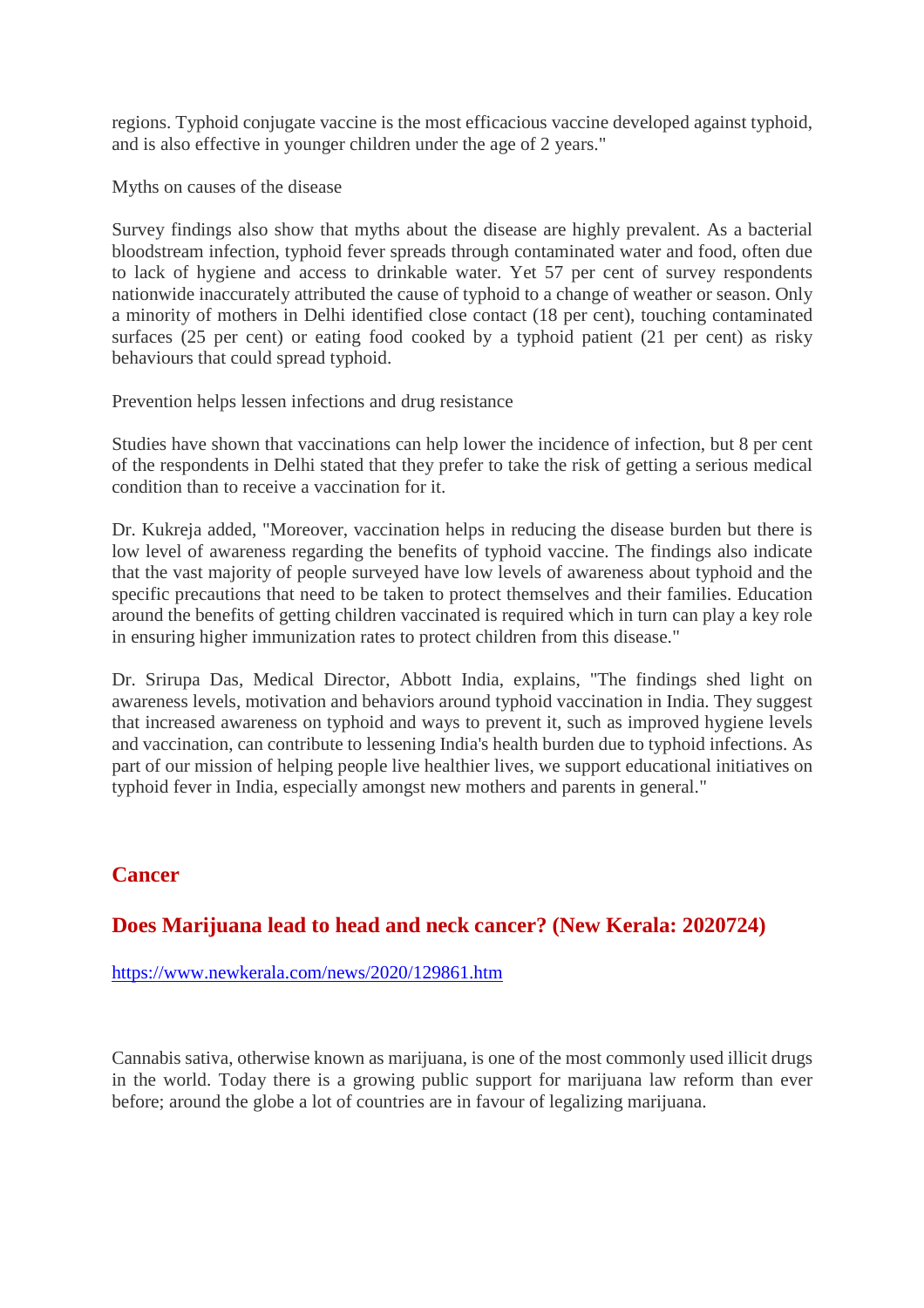In India, marijuana use is deeply rooted in popular culture as well as in religious activites. With growing consumptions of weed, pot or joints (as cannabis is known popularly), what is being evaluated is what are the harms and benefits of cannabis.

The AIIMS Delhi study found that in India, there are around 7.2 millions users of marijuana and the prevalence of lifetime marijuana use is very high.

Epidemiologic evidence for an association between cannabis and head and neck cancer (HNC) is limited and conflicting. Few case reports and case series have suggested a causative role for cannabis in cancers at different sites including the lip, tongue, nasopharynx, pyriform fossa, tonsillar fossa, pharynx and larynx.

Some of the cases have been striking due to the patients young age and lack of other risk factors, suggesting that cannabis may be an early initiator of head and neck cancers. There have been 3 case-control studies of cannabis and cancers of the oral cavity and 2 case-control studies of head and neck cancer. In only one of these five case-control studies was there a statistically significant association reported between cannabis use and cancer.

There is a tangible gap within current literature in understanding the role of cannabis in causing cancer. Several studies have shown precancerous histologic and genetic abnormalities in the respiratory tracts of cannabis smokers, and carcinogenic effects of cannabis smoke have been shown in-vitro and in different in vivo animal models.

An increased risk of lung cancer with cannabis smoking has also been reported. Studies have revealed that smoking marijuana has many of the same harmful substances as tobacco, and often more of them. Among them hazardous are Benzo(a)pyrene, Benz(a)anthracene, Phenols, Vinyl chlorides, Nitrosamines, Reactive oxygen species.

To understand what is going on, we need to distinguish between two elements found in marijuana plants Tetra Hydro Cannabinol (THC) and Cannabidiol (CBD). CBD presents the benefits of marijuana, without making a person 'high', whereas, THC is the psychoactive ingredient which gives the person a high.

The carcinogenicity of delta9-tetrahydrocannabinol (THC) is not clear, but according to laboratory studies, it appears to have antitumor properties such as apoptosis as well as tumorpromoting properties such as limiting immune function and increasing reactive oxygen species.

Tar that is present in Marijuana is similar carcinogens to that of tar from tobacco cigarettes, However, each marijuana cigarette maybe more harmful than a tobacco cigarette since more tar is inhaled and retained when smoking marijuana. Smoking Marijuana involves inhaling approximately three times the amount of tar and retention of one-third more the amount of tar in the respiratory tract when compared with tobacco smoking.

More molecular alterations have been observed in bronchial mucosa specimens of marijuana smokers compared to nonsmokers. Field cancerization effect may occur on the bronchial epithelium due to marijuana smoking exposure. One study also found cancers at the oropharyngeal subsite is most associated with marijuana.

Entire aero-respiratory mucosal layer field has an increased risk of getting cancer due to this. Several case studies have shown an association of marijuana smoking with head and neck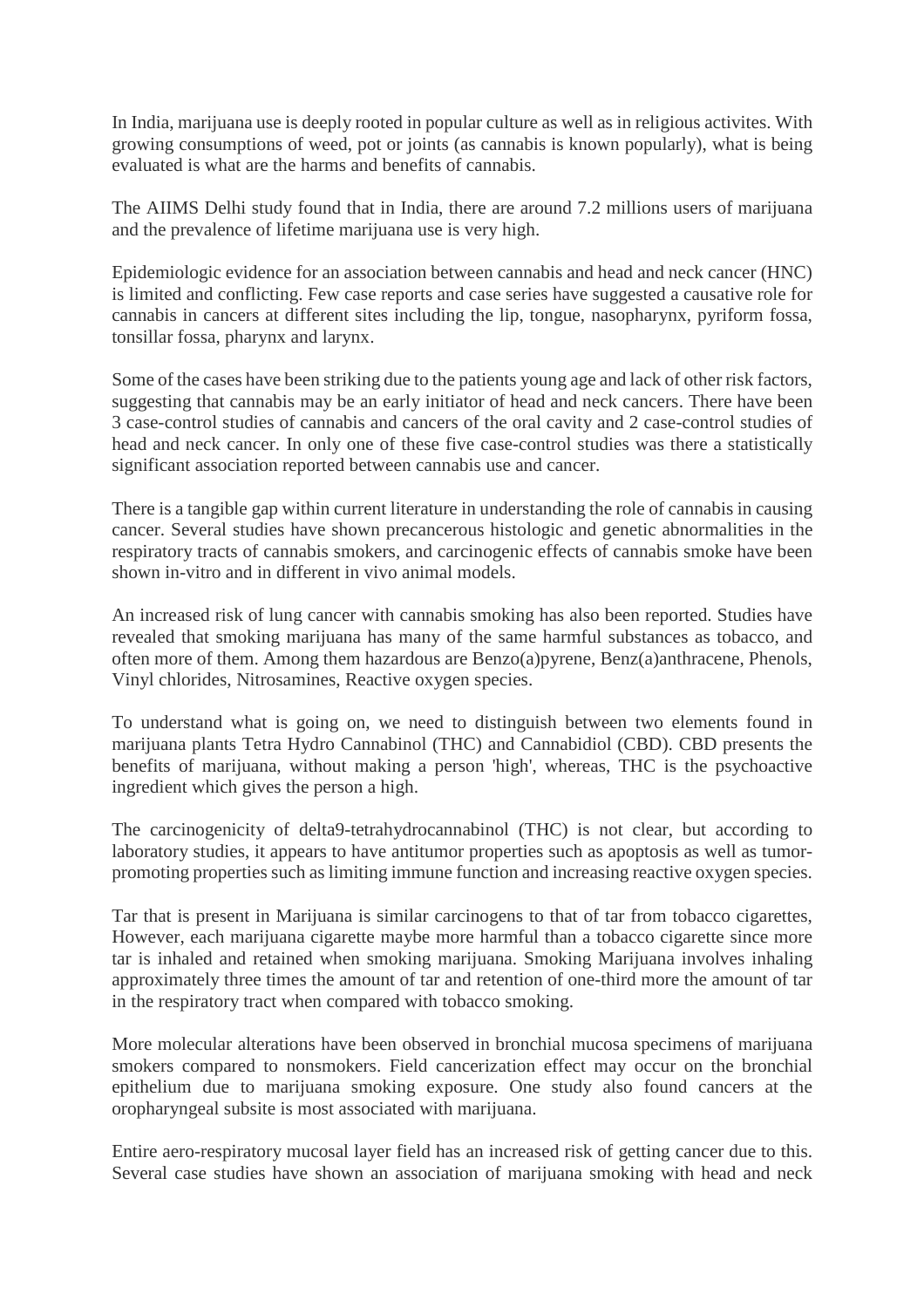cancers and oral lesions. However, in a cohort study with 8 years of follow-up, marijuana use was not associated with increased risks of all cancers or smoking-related cancers. Molecular mechanism activated by the presence of tetrahydrocannabinol (THC) in the bloodstream, accelerates cancer growth in patients with human papillomavirus (HPV)-positive head and neck squamous cell carcinoma.

Unlike smoking and alcohol, marijuana has not been concretely established as a risk factor for Head and Neck Cancer (HNC) and there is no validated clinically significant cut-off for marijuana frequency/use.

Within the setting of HNC, there is data to show marijuana use at a frequency of less than three times per week or at least once monthly is associated with oropharyngeal and HPV-related cancers. Patients were found to have predominantly HPV positive oropharynx cancer and more likely to be single (not married) with statistically significant less tobacco use. When the relationship was assessed for cannabis use up to 5 years before diagnosis, it was found the magnitude of the risk was increased for both head and neck cancers and lung cancer to 8 percent and 10 percent, respectively.

#### **Dementia**

# **Older adults who can distinctively smell roses may have lower risk of dementia, study explains (New Kerala: 2020724)**

https://www.newkerala.com/news/2020/129573.htm

Elderly people who can smell the roses, turpentine, paint thinner, and lemons, may have a lower risk of dementia, research suggests.

In a study by UC San Francisco, researchers tracked close to 1,800 participants in their seventies for a period of up to 10 years to see if their sensory functioning correlated with the development of dementia. At the time of enrollment, all participants were dementia-free, but 328 participants (18 per cent) developed the condition over the course of the study.

Among those whose sensory levels ranked in the middle range, 141 of the 328 (19 per cent) developed dementia. This compares with 83 in the good range (12 per cent) and 104 (27 per cent) in the poor range, according to the study, which was published in Alzheimer's and Dementia The Journal of the Alzheimer's Association.

The UCSF researchers' focus was on the additive effects of multiple impairments in sensory function, which emerging evidence shows are a stronger indicator of declining cognition.

"Sensory impairments could be due to underlying neurodegeneration or the same disease processes as those affecting cognition, such as stroke," said first author Willa Brenowitz, Ph.D., of the UCSF Department of Psychiatry and Behavioral Sciences, and the Weill Institute for Neurosciences.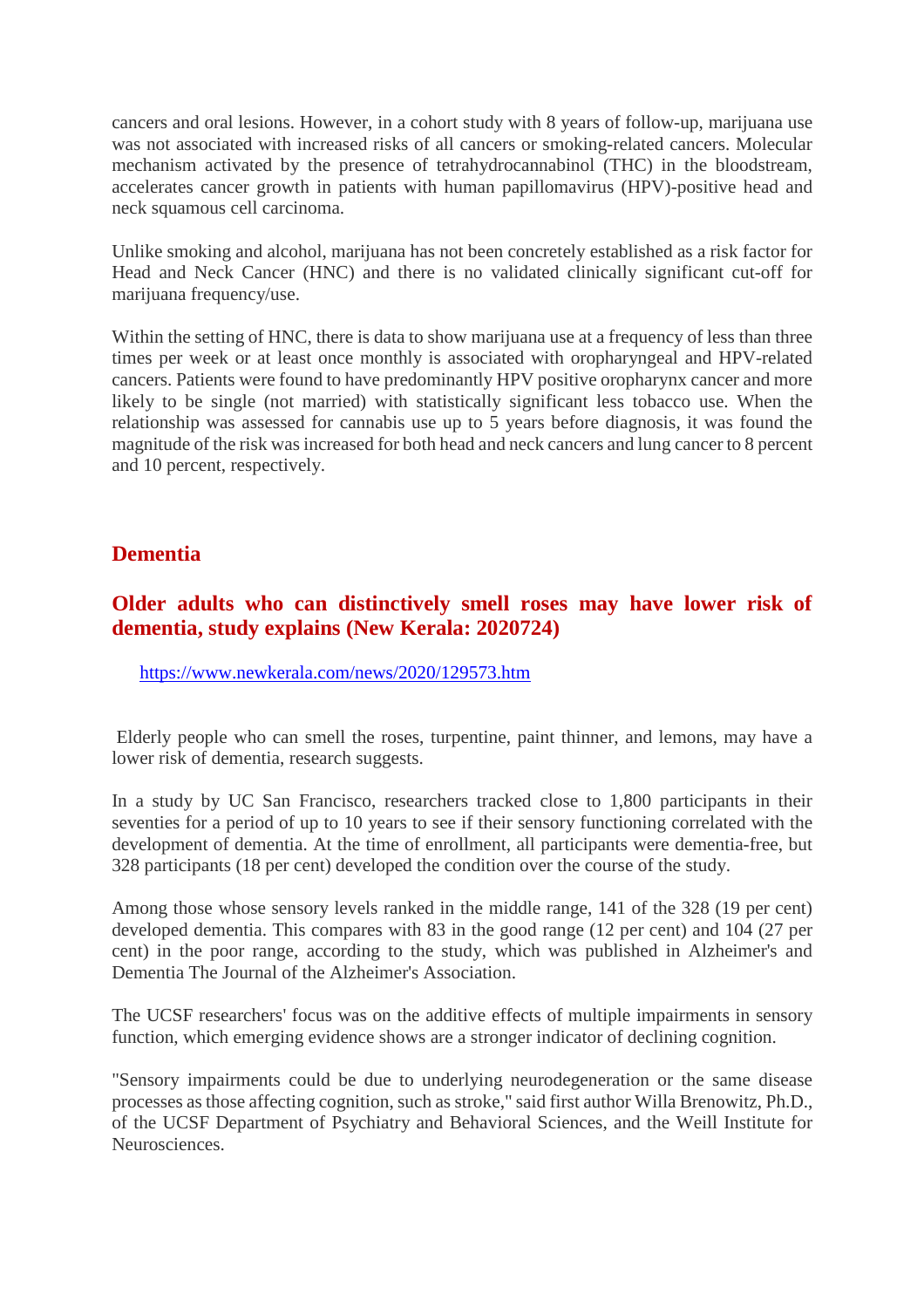"Alternatively, sensory impairments, particularly hearing and vision, may accelerate cognitive decline, either directly impacting cognition or indirectly by increasing social isolation, poor mobility, and adverse mental health," Brenowitz added.

While multiple impairments were key to the researchers' work, the authors acknowledged that a keen sense of smell, or olfaction, has a stronger association against dementia than touch, hearing, or vision. Participants whose smell declined by 10 per cent had a 19 per cent higher chance of dementia, versus a one to three per cent increased risk for corresponding declines in vision, hearing, and touch.

"The olfactory bulb, which is critical for smell, is affected fairly early on in the course of the disease. It's thought that smell may be a preclinical indicator of dementia, while hearing and vision may have more of a role in promoting dementia," said Brenowitz.

The 1,794 participants were recruited from a random sample of Medicare-eligible adults in the Health, Aging, and Body Composition study. Cognitive testing was done at the beginning of the study and repeated every other year. Dementia was defined by testing that showed a significant drop from baseline scores, documented use of a dementia medication, or hospitalization for dementia as a primary or secondary diagnosis.

Multisensory testing was done in the third-to-fifth year and included hearing (hearing aids were not allowed), contrast-sensitivity tests for vision (glasses were permitted), touch testing in which vibrations were measured in the big toe, and smell, involving identifying distinctive odors like paint-thinner, roses, lemons, onions, and turpentine.

The researchers found that participants who remained dementia-free generally had higher cognition at enrollment and tended to have no sensory impairments. Those in the middle range tended to have multiple mild impairments or a single moderate-to-severe impairment. Participants at higher risk had multiple moderate-to-severe impairments.

"We found that with deteriorating multisensory functioning, the risk of cognitive decline increased in a dose-response manner," said senior author Kristine Yaffe, MD, of the UCSF departments of Psychiatry and Behavioral Sciences, Epidemiology and Biostatistics, and Neurology, as well as the San Francisco VA Health Care System.

"Even mild or moderate sensory impairments across multiple domains were associated with an increased risk of dementia, indicating that people with poor multisensory function are a highrisk population that could be targeted prior to dementia onset for intervention," the author added.

The 780 participants with good multisensory function were more likely to be healthier than the 499 participants with poor multisensory function, suggesting that some lifestyle habits may play a role in reducing risks for dementia.

The former group was more likely to have completed high school (85 per cent versus 72.1 per cent), had less diabetes (16.9 per cent versus 27.9 per cent), and were marginally less likely to have cardiovascular disease, high blood pressure, and stroke.